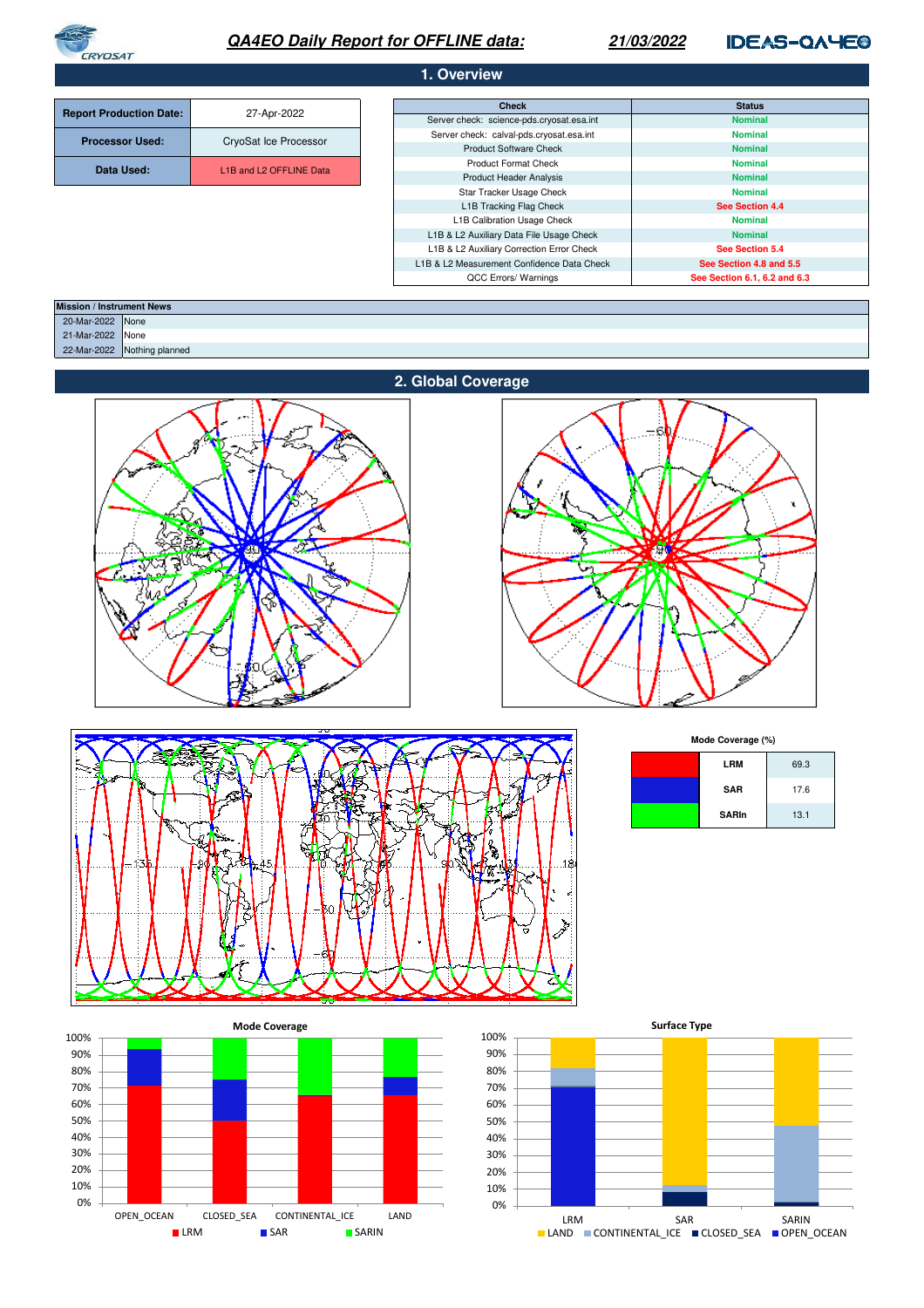The SIRAL instrument configuration for the day of acquisition is provided below.

SIRAL instrument(s) in use: **SIRAL - A** 

## **4. Level 1B Data Quality Check**

## **4.1 L1B Product Format Check**

Each product, retrieved and unpacked from the science server, is checked to ensure it consists of both an XML header file (.HDR) and a product file (.DBL).

**Number of products with errors:** 0

### **4.2 L1B Product Header Analysis**

**Number of products with errors:** 0 For all products, a series of pre-defined checks are carried out on the MPH and SPH in order to identify any inconsistencies and/or errors raised by the ground-segment processing chain.

### **4.3 Star Tracker Usage Check**

## Each product is checked in order to ensure a valid star tracker file has been used in processing.

**Number of products with errors:** 0

## **4.4 L1B Tracking Flags Check**

### CryoSat L1B data includes a tracking flag for each measurement record. The bit value of this flag indicates any problems when set.

**Loss of Echo Flag:** This flag is currently set for some products over land, but this is to be expected.

### **Number of products with errors:** 118

| <b>Product</b>                                          | <b>Test Failed</b> | <b>Description</b>                                   |
|---------------------------------------------------------|--------------------|------------------------------------------------------|
| CS OFFL SIR LRM 1B 20220321T002712 20220321T003220 E001 | Loss of echo       | The tracking echo is missing for one or more records |
| CS OFFL SIR LRM 1B 20220321T003504 20220321T010031 E001 | Loss of echo       | The tracking echo is missing for one or more records |
| CS_OFFL_SIR_LRM_1B_20220321T010242_20220321T010313_E001 | Loss of echo       | The tracking echo is missing for one or more records |
| CS OFFL SIR LRM 1B 20220321T010318 20220321T010932 E001 | Loss of echo       | The tracking echo is missing for one or more records |
| CS OFFL SIR LRM 1B 20220321T010932 20220321T011045 E001 | Loss of echo       | The tracking echo is missing for one or more records |
| CS_OFFL_SIR_LRM_1B_20220321T013217_20220321T013224_E001 | Loss of echo       | The tracking echo is missing for one or more records |
| CS_OFFL_SIR_LRM_1B_20220321T013226_20220321T013233_E001 | Loss of echo       | The tracking echo is missing for one or more records |
| CS_OFFL_SIR_LRM_1B_20220321T013235_20220321T013300_E001 | Loss of echo       | The tracking echo is missing for one or more records |
| CS_OFFL_SIR_LRM_1B_20220321T021411_20220321T024303_E001 | Loss of echo       | The tracking echo is missing for one or more records |
| CS_OFFL_SIR_LRM_1B_20220321T024354_20220321T024400_E001 | Loss of echo       | The tracking echo is missing for one or more records |
| CS OFFL SIR LRM 1B 20220321T024403 20220321T024619 E001 | Loss of echo       | The tracking echo is missing for one or more records |
| CS_OFFL_SIR_LRM_1B_20220321T040155_20220321T040525_E001 | Loss of echo       | The tracking echo is missing for one or more records |
| CS_OFFL_SIR_LRM_1B_20220321T040647_20220321T041136_E001 | Loss of echo       | The tracking echo is missing for one or more records |
| CS_OFFL_SIR_LRM_1B_20220321T041152_20220321T041653_E001 | Loss of echo       | The tracking echo is missing for one or more records |
| CS OFFL SIR LRM 1B 20220321T042311 20220321T042415 E001 | Loss of echo       | The tracking echo is missing for one or more records |
| CS_OFFL_SIR_LRM_1B_20220321T042434_20220321T042458_E001 | Loss of echo       | The tracking echo is missing for one or more records |
| CS OFFL SIR LRM 1B 20220321T042458 20220321T042542 E001 | Loss of echo       | The tracking echo is missing for one or more records |
| CS_OFFL_SIR_LRM_1B_20220321T042823_20220321T042838_E001 | Loss of echo       | The tracking echo is missing for one or more records |
| CS OFFL SIR LRM 1B 20220321T044524 20220321T045352 E001 | Loss of echo       | The tracking echo is missing for one or more records |
| CS_OFFL_SIR_LRM_1B_20220321T055506_20220321T055856_E001 | Loss of echo       | The tracking echo is missing for one or more records |
| CS_OFFL_SIR_LRM_1B_20220321T055858_20220321T055911_E001 | Loss of echo       | The tracking echo is missing for one or more records |
| CS OFFL SIR LRM 1B 20220321T055913 20220321T055938 E001 | Loss of echo       | The tracking echo is missing for one or more records |
| CS_OFFL_SIR_LRM_1B_20220321T060043_20220321T060140_E001 | Loss of echo       | The tracking echo is missing for one or more records |
| CS_OFFL_SIR_LRM_1B_20220321T062127_20220321T062244_E001 | Loss of echo       | The tracking echo is missing for one or more records |
| CS_OFFL_SIR_LRM_1B_20220321T080000_20220321T080017_E001 | Loss of echo       | The tracking echo is missing for one or more records |
| CS_OFFL_SIR_LRM_1B_20220321T080019_20220321T080054_E001 | Loss of echo       | The tracking echo is missing for one or more records |
| CS_OFFL_SIR_LRM_1B_20220321T080100_20220321T080119_E001 | Loss of echo       | The tracking echo is missing for one or more records |
| CS_OFFL_SIR_LRM_1B_20220321T080121_20220321T080128_E001 | Loss of echo       | The tracking echo is missing for one or more records |
| CS_OFFL_SIR_LRM_1B_20220321T080132_20220321T080208_E001 | Loss of echo       | The tracking echo is missing for one or more records |
| CS_OFFL_SIR_LRM_1B_20220321T080212_20220321T080215_E001 | Loss of echo       | The tracking echo is missing for one or more records |
| CS OFFL SIR LRM 1B 20220321T080218 20220321T080224 E001 | Loss of echo       | The tracking echo is missing for one or more records |
| CS_OFFL_SIR_LRM_1B_20220321T080718_20220321T081432_E001 | Loss of echo       | The tracking echo is missing for one or more records |
| CS_OFFL_SIR_LRM_1B_20220321T081913_20220321T082022_E001 | Loss of echo       | The tracking echo is missing for one or more records |
| CS OFFL SIR LRM 1B 20220321T082025 20220321T082036 E001 | Loss of echo       | The tracking echo is missing for one or more records |
| CS_OFFL_SIR_LRM_1B_20220321T082039_20220321T083658_E001 | Loss of echo       | The tracking echo is missing for one or more records |
| CS OFFL SIR LRM 1B 20220321T085355 20220321T090731 E001 | Loss of echo       | The tracking echo is missing for one or more records |
| CS OFFL SIR LRM 1B 20220321T093843 20220321T094212 E001 | Loss of echo       | The tracking echo is missing for one or more records |
| CS_OFFL_SIR_LRM_1B_20220321T094217_20220321T094224_E001 | Loss of echo       | The tracking echo is missing for one or more records |
| CS OFFL SIR LRM 1B 20220321T094227 20220321T094257 E001 | Loss of echo       | The tracking echo is missing for one or more records |
| CS OFFL SIR LRM 1B 20220321T094259 20220321T094310 E001 | Loss of echo       | The tracking echo is missing for one or more records |
| CS OFFL SIR LRM 1B 20220321T094313 20220321T094315 E001 | Loss of echo       | The tracking echo is missing for one or more records |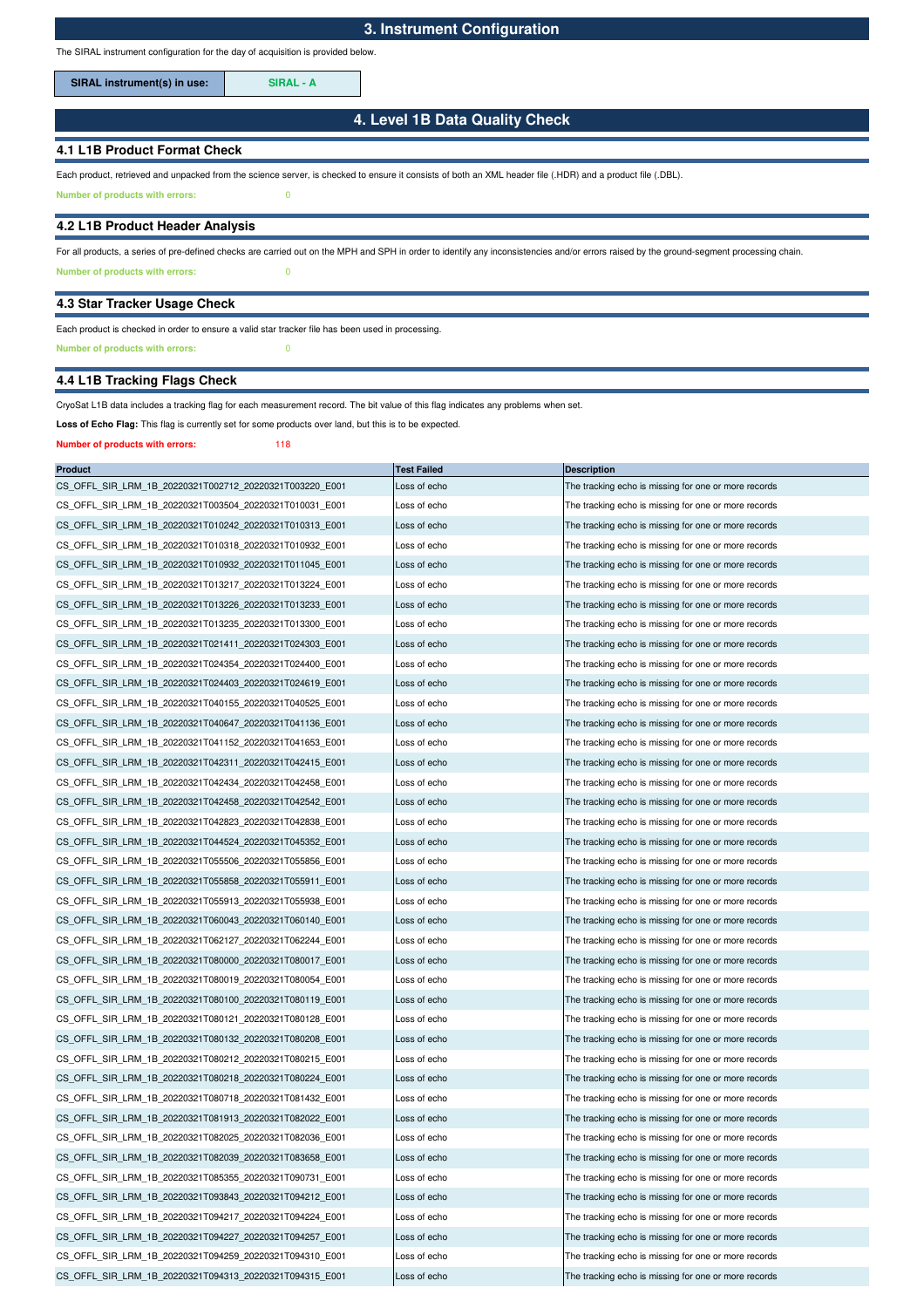CS\_OFFL\_SIR\_LRM\_1B\_20220321T205657\_20220321T205918\_E001 Loss of echo The tracking echo is missing for one or more records CS\_OFFL\_SIR\_LRM\_1B\_20220321T205921\_20220321T210325\_E001 Loss of echo The tracking echo is missing for one or more records CS\_OFFL\_SIR\_LRM\_1B\_20220321T212025\_20220321T213221\_E001 Loss of echo The tracking echo is missing for one or more records CS\_OFFL\_SIR\_LRM\_1B\_20220321T213521\_20220321T213643\_E001 Loss of echo The tracking echo is missing for one or more records CS\_OFFL\_SIR\_LRM\_1B\_20220321T213701\_20220321T214404\_E001 Loss of echo The tracking echo is missing for one or more records CS\_OFFL\_SIR\_LRM\_1B\_20220321T215549\_20220321T215834\_E001 Loss of echo CS\_OFFL\_SIR\_LRM\_1B\_20220321T192158\_20220321T192224\_E001 Loss of echo The tracking echo is missing for one or more records CS\_OFFL\_SIR\_LRM\_1B\_20220321T192226\_20220321T192238\_E001 Loss of echo The tracking echo is missing for one or more records  $\overline{C}$ CS OFFL SIR\_LRM\_1B\_20220321T192242\_20220321T192303\_E001 Loss of echo  $\overline{C}$  The tracking echo is missing for one or more records CS\_OFFL\_SIR\_LRM\_1B\_20220321T192313\_20220321T192339\_E001 Loss of echo CS\_OFFL\_SIR\_LRM\_1B\_20220321T195518\_20220321T200752\_E001 Loss of echo The tracking echo is missing for one or more records CS\_OFFL\_SIR\_LRM\_1B\_20220321T201717\_20220321T201913\_E001 Loss of echo The tracking echo is missing for one or more records CS\_OFFL\_SIR\_LRM\_1B\_20220321T202105\_20220321T202417\_E001 Loss of echo The tracking echo is missing for one or more records CS\_OFFL\_SIR\_LRM\_1B\_20220321T202543\_20220321T204139\_E001 Loss of echo The tracking echo is missing for one or more records CS\_OFFL\_SIR\_LRM\_1B\_20220321T204342\_20220321T205400\_E001 Loss of echo The tracking echo is missing for one or more records CS\_OFFL\_SIR\_LRM\_1B\_20220321T162708\_20220321T162806\_E001 Loss of echo The tracking echo is missing for one or more records CS\_OFFL\_SIR\_LRM\_1B\_20220321T162949\_20220321T163130\_E001 Loss of echo The tracking echo is missing for one or more records CS\_OFFL\_SIR\_LRM\_1B\_20220321T163315\_20220321T163626\_E001 Loss of echo The tracking echo is missing for one or more records CS\_OFFL\_SIR\_LRM\_1B\_20220321T163658\_20220321T163853\_E001 Loss of echo The tracking echo is missing for one or more records CS\_OFFL\_SIR\_LRM\_1B\_20220321T174238\_20220321T174342\_E001 Loss of echo The tracking echo is missing for one or more records CS\_OFFL\_SIR\_LRM\_1B\_20220321T180251\_20220321T180433\_E001 Loss of echo The tracking echo is missing for one or more records CS\_OFFL\_SIR\_LRM\_1B\_20220321T180517\_20220321T180613\_E001 Loss of echo The tracking echo is missing for one or more records CS\_OFFL\_SIR\_LRM\_1B\_20220321T180616\_20220321T180617\_E001 Loss of echo The tracking echo The tracking echo is missing for one or more records CS\_OFFL\_SIR\_LRM\_1B\_20220321T180619\_20220321T181034\_E001 Loss of echo The tracking echo is missing for one or more records CS\_OFFL\_SIR\_LRM\_1B\_20220321T181201\_20220321T181810\_E001 Loss of echo The tracking echo is missing for one or more records CS\_OFFL\_SIR\_LRM\_1B\_20220321T192120\_20220321T192154\_E001 CS\_OFFL\_SIR\_LRM\_1B\_20220321T145236\_20220321T150357\_E001 Loss of echo The tracking echo is missing for one or more records CS\_OFFL\_SIR\_LRM\_1B\_20220321T151618\_20220321T152209\_E001 Loss of echo The tracking echo is missing for one or more records CS\_OFFL\_SIR\_LRM\_1B\_20220321T152212\_20220321T152411\_E001 Loss of echo The tracking echo is missing for one or more records CS\_OFFL\_SIR\_LRM\_1B\_20220321T161630\_20220321T161705\_E001 Loss of echo The tracking echo is missing for one or more records CS\_OFFL\_SIR\_LRM\_1B\_20220321T162042\_20220321T162257\_E001 Loss of echo The tracking echo is missing for one or more records CS\_OFFL\_SIR\_LRM\_1B\_20220321T162309\_20220321T162353\_E001 Loss of echo The tracking echo is missing for one or more records CS\_OFFL\_SIR\_LRM\_1B\_20220321T130905\_20220321T133444\_E001 Loss of echo The tracking echo is missing for one or more records CS\_OFFL\_SIR\_LRM\_1B\_20220321T143841\_20220321T144151\_E001 Loss of echo The tracking echo is missing for one or more records CS\_OFFL\_SIR\_LRM\_1B\_20220321T144225\_20220321T144440\_E001 Loss of echo The tracking echo is missing for one or more records CS\_OFFL\_SIR\_LRM\_1B\_20220321T144442\_20220321T144518\_E001 Loss of echo The tracking echo is missing for one or more records CS\_OFFL\_SIR\_LRM\_1B\_20220321T144520\_20220321T144603\_E001 Loss of echo The tracking echo is missing for one or more records CS\_OFFL\_SIR\_LRM\_1B\_20220321T144605\_20220321T145233\_E001 Loss of echo The tracking echo is missing for one or more records CS\_OFFL\_SIR\_LRM\_1B\_20220321T113036\_20220321T113108\_E001 Loss of echo The tracking echo is missing for one or more records CS\_OFFL\_SIR\_LRM\_1B\_20220321T115834\_20220321T120219\_E001 Loss of echo The tracking echo is missing for one or more records CS\_OFFL\_SIR\_LRM\_1B\_20220321T123934\_20220321T124312\_E001 Loss of echo The tracking echo is missing for one or more records CS\_OFFL\_SIR\_LRM\_1B\_20220321T125843\_20220321T125904\_E001 Loss of echo The tracking echo is missing for one or more records CS\_OFFL\_SIR\_LRM\_1B\_20220321T130027\_20220321T130514\_E001 Loss of echo The tracking echo is missing for one or more records CS\_OFFL\_SIR\_LRM\_1B\_20220321T130637\_20220321T130653\_E001 Loss of echo The tracking echo is missing for one or more records CS\_OFFL\_SIR\_LRM\_1B\_20220321T112512\_20220321T112518\_E001 Loss of echo The tracking echo is missing for one or more records CS\_OFFL\_SIR\_LRM\_1B\_20220321T112520\_20220321T112521\_E001 Loss of echo The tracking echo is missing for one or more records CS\_OFFL\_SIR\_LRM\_1B\_20220321T112523\_20220321T112531\_E001 Loss of echo The tracking echo is missing for one or more records CS\_OFFL\_SIR\_LRM\_1B\_20220321T112545\_20220321T112553\_E001 Loss of echo The tracking echo is missing for one or more records CS\_OFFL\_SIR\_LRM\_1B\_20220321T112558\_20220321T112602\_E001 Loss of echo The tracking echo is missing for one or more records CS\_OFFL\_SIR\_LRM\_1B\_20220321T112605\_20220321T112635\_E001 Loss of echo The tracking echo is missing for one or more records CS\_OFFL\_SIR\_LRM\_1B\_20220321T112123\_20220321T112127\_E001 Loss of echo The tracking echo is missing for one or more records CS\_OFFL\_SIR\_LRM\_1B\_20220321T112130\_20220321T112138\_E001 Loss of echo The tracking echo is missing for one or more records CS\_OFFL\_SIR\_LRM\_1B\_20220321T112142\_20220321T112252\_E001 Loss of echo The tracking echo is missing for one or more records CS\_OFFL\_SIR\_LRM\_1B\_20220321T112257\_20220321T112320\_E001 Loss of echo The tracking echo is missing for one or more records CS\_OFFL\_SIR\_LRM\_1B\_20220321T112324\_20220321T112347\_E001 Loss of echo The tracking echo is missing for one or more records CS\_OFFL\_SIR\_LRM\_1B\_20220321T112349\_20220321T112509\_E001 Loss of echo The tracking echo is missing for one or more records CS\_OFFL\_SIR\_LRM\_1B\_20220321T094914\_20220321T095934\_E001 Loss of echo The tracking echo is missing for one or more records CS\_OFFL\_SIR\_LRM\_1B\_20220321T103627\_20220321T104436\_E001 Loss of echo The tracking echo is missing for one or more records CS\_OFFL\_SIR\_LRM\_1B\_20220321T104835\_20220321T105324\_E001 Loss of echo The tracking echo is missing for one or more records CS\_OFFL\_SIR\_LRM\_1B\_20220321T105608\_20220321T110155\_E001 Loss of echo The tracking echo is missing for one or more records CS\_OFFL\_SIR\_LRM\_1B\_20220321T111702\_20220321T112116\_E001 Loss of echo The tracking echo is missing for one or more records CS\_OFFL\_SIR\_LRM\_1B\_20220321T112118\_20220321T112121\_E001 Loss of echo The tracking echo is missing for one or more records CS\_OFFL\_SIR\_LRM\_1B\_20220321T094317\_20220321T094350\_E001 Loss of echo The tracking echo is missing for one or more records CS\_OFFL\_SIR\_LRM\_1B\_20220321T094352\_20220321T094633\_E001 Loss of echo The tracking echo is missing for one or more records

Loss of echo The tracking echo is missing for one or more records The tracking echo is missing for one or more records The tracking echo is missing for one or more records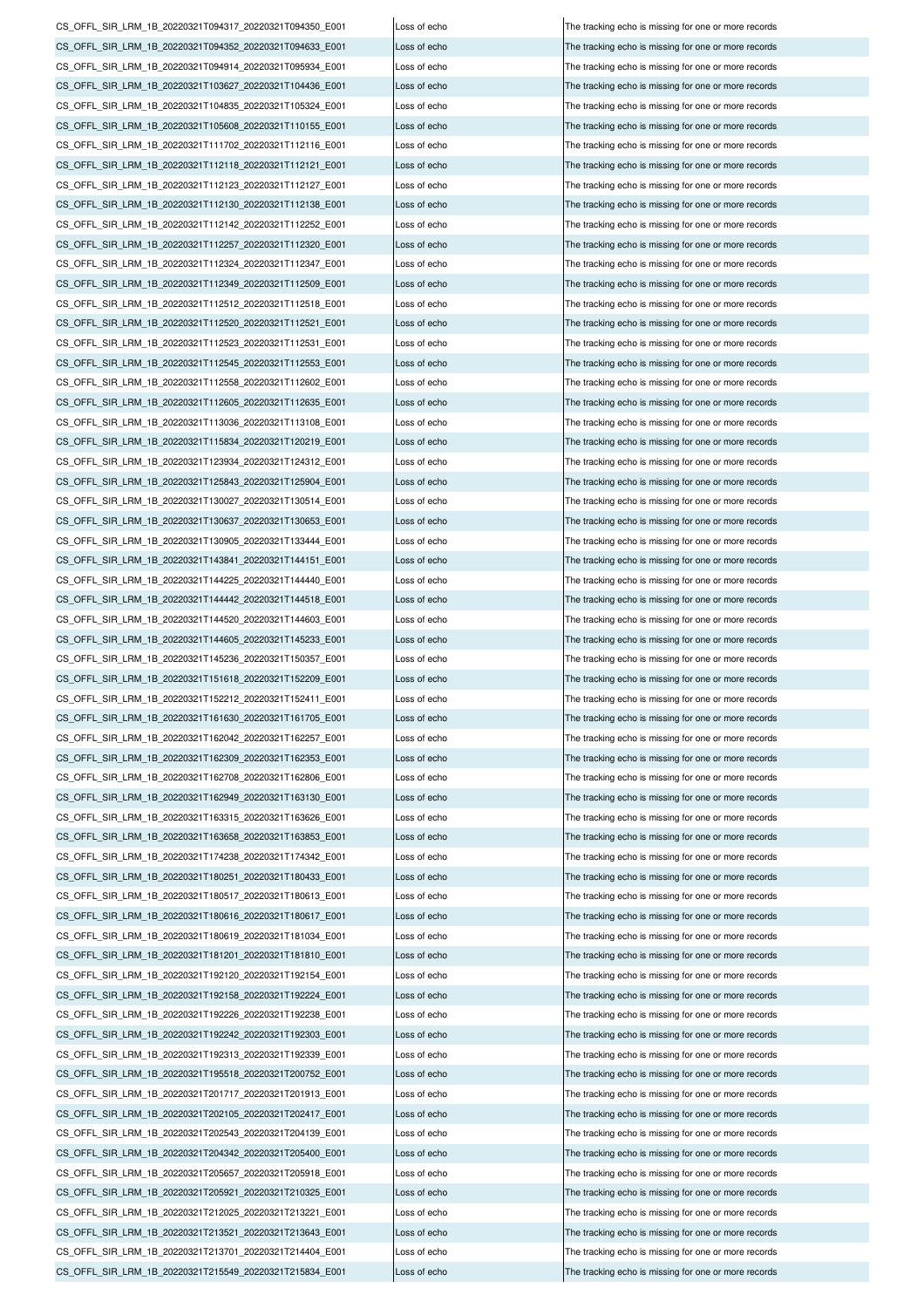| CS OFFL SIR LRM 1B 20220321T220505 20220321T222007 E001 | Loss of echo | The tracking echo is missing for one or more records |
|---------------------------------------------------------|--------------|------------------------------------------------------|
| CS OFFL SIR LRM 1B 20220321T222146 20220321T222430 E001 | Loss of echo | The tracking echo is missing for one or more records |
| CS OFFL SIR LRM 1B 20220321T222857 20220321T223020 E001 | Loss of echo | The tracking echo is missing for one or more records |
| CS OFFL SIR LRM 1B 20220321T223026 20220321T223154 E001 | Loss of echo | The tracking echo is missing for one or more records |
| CS OFFL SIR LRM 1B 20220321T223158 20220321T223210 E001 | Loss of echo | The tracking echo is missing for one or more records |
| CS OFFL SIR LRM 1B 20220321T223213 20220321T223217 E001 | Loss of echo | The tracking echo is missing for one or more records |
| CS OFFL SIR LRM 1B 20220321T223220 20220321T223225 E001 | Loss of echo | The tracking echo is missing for one or more records |
| CS OFFL SIR LRM 1B 20220321T223227 20220321T223648 E001 | Loss of echo | The tracking echo is missing for one or more records |
| CS OFFL SIR LRM 1B 20220321T223650 20220321T224317 E001 | Loss of echo | The tracking echo is missing for one or more records |
| CS OFFL SIR LRM 1B 20220321T225845 20220321T230428 E001 | Loss of echo | The tracking echo is missing for one or more records |
| CS OFFL SIR LRM 1B 20220321T230712 20220321T230959 E001 | Loss of echo | The tracking echo is missing for one or more records |
| CS OFFL SIR LRM 1B 20220321T231002 20220321T233130 E001 | Loss of echo | The tracking echo is missing for one or more records |
| CS OFFL SIR LRM 1B 20220321T233347 20220321T234225 E001 | Loss of echo | The tracking echo is missing for one or more records |
|                                                         |              |                                                      |

## **4.5 L1B Calibration Usage Check**

**Number of products with errors:** 0 Each product is checked in order to ensure that the necessary calibration files have been used in processing.

## **4.6 L1B Auxilary Data File Usage Check**

Each product is checked for missing Data Set Descriptors with respect to a pre-determined baseline and also to check the validity of Auxiliary Data Files is correct. **Number of products with errors:** 0

### **4.7 L1B Auxiliary Correction Error Check**

CryoSat L1B data includes a correction error flag for each measurement record. The bit value of this flag indicates any problems when set.

**Number of products with errors:** 0

## **4.8 L1B Measurement Confidence Data Check**

CryoSat L1B data includes a measurement confidence flag for each measurement record. The bit value of this flag indicates any problems when set.

Currently, there are several common error flags raised in the Level 1B products which are expected due to operational mode or surface type. All common flags are summarised in the list<br>below, followed by a table of any addi

**Block Degraded Flag:** This flag is currently set for a number of individual records generally at the start or end of products (all modes), but this is to be expected.

**Number of products with errors:** 0 **Phase Perturbation Applied Flag:** This flag is currently set for all L1B SARIn products, indicating that the ADC correction application is deactivated, but this is in line with the current configuration.

## **5. Level 2 Data Quality Check**

### **5.1 L2 Product Format Check**

Each product, retrieved and unpacked from the science server, is checked to ensure it consists of both an XML header file (.HDR) and a product file (.DBL).

**Number of products with errors:** 0

#### **5.2 L2 Product Header Analysis**

For all products, a series of pre-defined checks are carried out on the MPH and SPH in order to identify any inconsistencies and/or errors raised by the ground-segment processing chain.

**Number of products with errors:** 0

#### **5.3 L2 Auxiliary Data File Usage Check**

Each product is checked for missing Data Set Descriptors with respect to a pre-determined baseline and also to check the validity of Auxiliary Data Files is correct.

**Number of products with errors:** 

#### **5.4 L2 Auxiliary Correction Error Check**

CryoSat L2 data includes a correction error flag for each measurement record. The bit value of this flag indicates any problems when set.

**Currently, there are several common error flags raised in the Level 2 products which are expected due to operational mode or surface type. All common flags are summarised in the list below, followed by a table of any additional issues arising from this test.**

Sea State Bias error: This flag is currently set in all L2 LRM products over ocean, indicating a problem with the sea state bias Due to a known anomaly, the sea state bias field is currently unfilled in all Baseline-E L2 LRM products. This anomaly will be resolved in the next IPF update.

Snow Depth Model error: This flag is currently set in all L2 SAR products over ocean, which fall outside of the extent of the current snow depth model. Currently the snow depth model is only availlable over the high-latitude Arctic. There is no model currently provided for the Antarctic or marginal Arctic regions. An updated model will be provided in the next IPF update.

#### **Number of products with errors:** 101

| <b>Product</b>                                         | <b>Test Failed</b> | <b>Description</b>                                                                                                                    |
|--------------------------------------------------------|--------------------|---------------------------------------------------------------------------------------------------------------------------------------|
| CS OFFL SIR SAR 2 20220321T002201 20220321T002311 E001 | Snow depth model   | There is an error with the Snow Depth value, where one or more records<br>falls outside of the extent of the current snow depth model |
| CS OFFL SIR SAR 2 20220321T011045 20220321T011056 E001 | Snow depth model   | There is an error with the Snow Depth value, where one or more records<br>falls outside of the extent of the current snow depth model |
| CS OFFL SIR SAR 2 20220321T020043 20220321T020234 E001 | Snow depth model   | There is an error with the Snow Depth value, where one or more records<br>falls outside of the extent of the current snow depth model |
| CS OFFL SIR SAR 2 20220321T024306 20220321T024313 E001 | Snow depth model   | There is an error with the Snow Depth value, where one or more records<br>falls outside of the extent of the current snow depth model |
| CS OFFL SIR SAR 2 20220321T024315 20220321T024324 E001 | Snow depth model   | There is an error with the Snow Depth value, where one or more records<br>falls outside of the extent of the current snow depth model |
| CS OFFL SIR SAR 2 20220321T024327 20220321T024354 E001 | Snow depth model   | There is an error with the Snow Depth value, where one or more records<br>falls outside of the extent of the current snow depth model |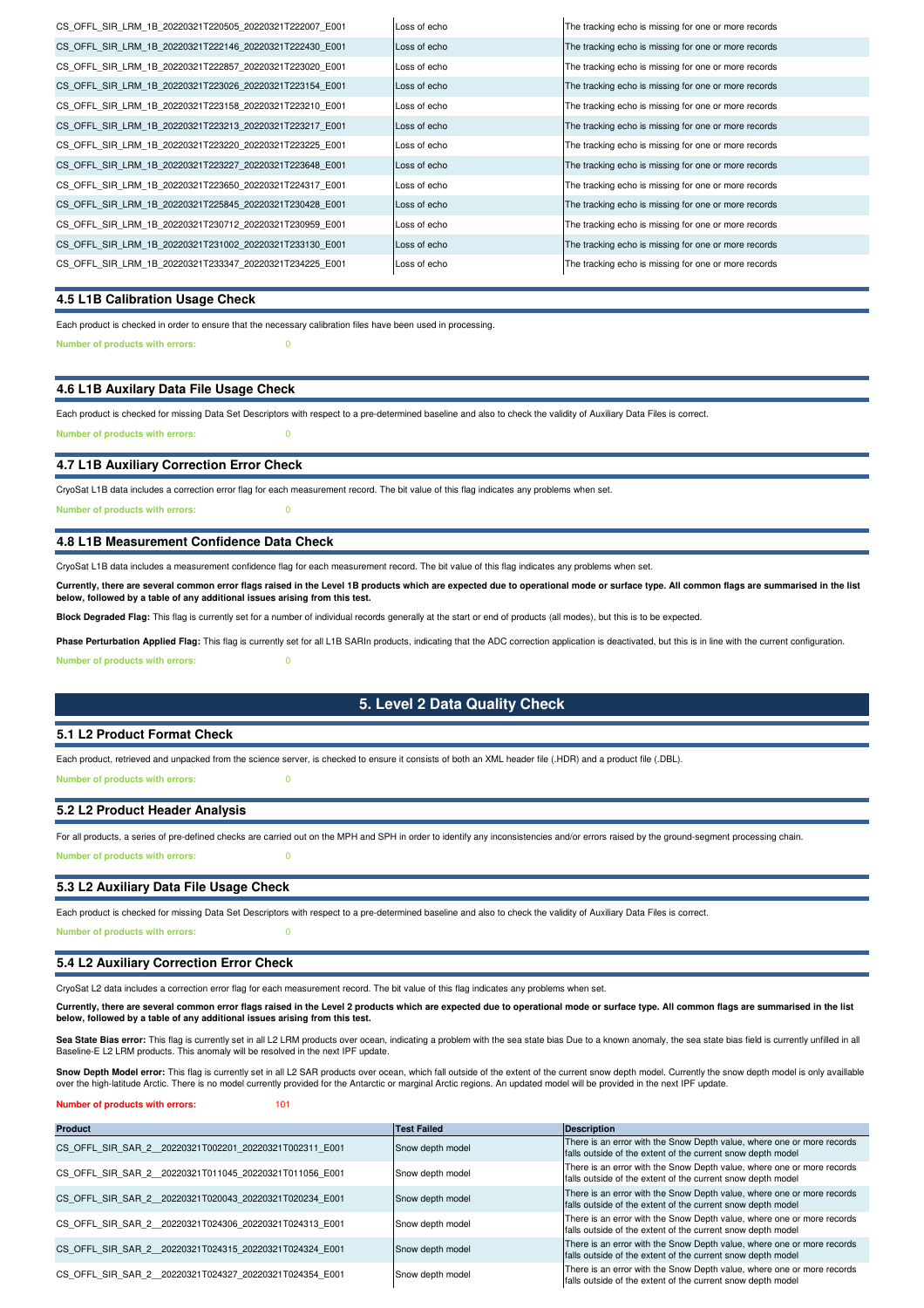|                                                        |                  | There is an error with the Snow Depth value, where one or more records                                                                |
|--------------------------------------------------------|------------------|---------------------------------------------------------------------------------------------------------------------------------------|
| CS_OFFL_SIR_SAR_2_20220321T024859_20220321T025040_E001 | Snow depth model | falls outside of the extent of the current snow depth model                                                                           |
| CS OFFL SIR SAR 2 20220321T025228 20220321T030214 E001 | Snow depth model | There is an error with the Snow Depth value, where one or more records<br>falls outside of the extent of the current snow depth model |
| CS OFFL SIR SAR 2 20220321T034023 20220321T034223 E001 | Snow depth model | There is an error with the Snow Depth value, where one or more records<br>falls outside of the extent of the current snow depth model |
| CS OFFL SIR SAR 2 20220321T035230 20220321T035239 E001 | Snow depth model | There is an error with the Snow Depth value, where one or more records<br>falls outside of the extent of the current snow depth model |
| CS_OFFL_SIR_SAR_2_20220321T035905_20220321T040155_E001 | Snow depth model | There is an error with the Snow Depth value, where one or more records<br>falls outside of the extent of the current snow depth model |
| CS_OFFL_SIR_SAR_2_20220321T041932_20220321T042311_E001 | Snow depth model | There is an error with the Snow Depth value, where one or more records<br>falls outside of the extent of the current snow depth model |
| CS OFFL SIR SAR 2 20220321T042542 20220321T042823 E001 | Snow depth model | There is an error with the Snow Depth value, where one or more records                                                                |
| CS OFFL SIR SAR 2 20220321T043243 20220321T044113 E001 | Snow depth model | falls outside of the extent of the current snow depth model<br>There is an error with the Snow Depth value, where one or more records |
| CS OFFL SIR SAR 2 20220321T044444 20220321T044524 E001 | Snow depth model | falls outside of the extent of the current snow depth model<br>There is an error with the Snow Depth value, where one or more records |
|                                                        |                  | falls outside of the extent of the current snow depth model<br>There is an error with the Snow Depth value, where one or more records |
| CS_OFFL_SIR_SAR_2_20220321T045352_20220321T045636_E001 | Snow depth model | falls outside of the extent of the current snow depth model<br>There is an error with the Snow Depth value, where one or more records |
| CS OFFL SIR SAR 2 20220321T051942 20220321T052124 E001 | Snow depth model | falls outside of the extent of the current snow depth model<br>There is an error with the Snow Depth value, where one or more records |
| CS OFFL SIR SAR 2 20220321T052551 20220321T052556 E001 | Snow depth model | falls outside of the extent of the current snow depth model                                                                           |
| CS_OFFL_SIR_SAR_2_20220321T053128_20220321T053140_E001 | Snow depth model | There is an error with the Snow Depth value, where one or more records<br>falls outside of the extent of the current snow depth model |
| CS OFFL SIR SAR 2 20220321T054643 20220321T054656 E001 | Snow depth model | There is an error with the Snow Depth value, where one or more records<br>falls outside of the extent of the current snow depth model |
| CS_OFFL_SIR_SAR_2_20220321T055939_20220321T060043_E001 | Snow depth model | There is an error with the Snow Depth value, where one or more records<br>falls outside of the extent of the current snow depth model |
| CS OFFL SIR SAR 2 20220321T060140 20220321T060158 E001 | Snow depth model | There is an error with the Snow Depth value, where one or more records<br>falls outside of the extent of the current snow depth model |
| CS_OFFL_SIR_SAR_2_20220321T060205_20220321T060551_E001 | Snow depth model | There is an error with the Snow Depth value, where one or more records<br>falls outside of the extent of the current snow depth model |
| CS_OFFL_SIR_SAR_2_20220321T060551_20220321T061102_E001 | Snow depth model | There is an error with the Snow Depth value, where one or more records<br>falls outside of the extent of the current snow depth model |
| CS_OFFL_SIR_SAR_2_20220321T062244_20220321T062305_E001 | Snow depth model | There is an error with the Snow Depth value, where one or more records<br>falls outside of the extent of the current snow depth model |
| CS OFFL SIR SAR 2 20220321T062308 20220321T062314 E001 | Snow depth model | There is an error with the Snow Depth value, where one or more records                                                                |
| CS OFFL SIR SAR 2 20220321T062323 20220321T062413 E001 | Snow depth model | falls outside of the extent of the current snow depth model<br>There is an error with the Snow Depth value, where one or more records |
| CS_OFFL_SIR_SAR_2_20220321T065738_20220321T065758_E001 | Snow depth model | falls outside of the extent of the current snow depth model<br>There is an error with the Snow Depth value, where one or more records |
| CS_OFFL_SIR_SAR_2_20220321T070450_20220321T070456_E001 | Snow depth model | falls outside of the extent of the current snow depth model<br>There is an error with the Snow Depth value, where one or more records |
|                                                        | Snow depth model | falls outside of the extent of the current snow depth model<br>There is an error with the Snow Depth value, where one or more records |
| CS_OFFL_SIR_SAR_2_20220321T070503_20220321T070510_E001 |                  | falls outside of the extent of the current snow depth model<br>There is an error with the Snow Depth value, where one or more records |
| CS_OFFL_SIR_SAR_2_20220321T071010_20220321T071101_E001 | Snow depth model | falls outside of the extent of the current snow depth model<br>There is an error with the Snow Depth value, where one or more records |
| CS OFFL SIR SAR 2 20220321T071304 20220321T071550 E001 | Snow depth model | falls outside of the extent of the current snow depth model<br>There is an error with the Snow Depth value, where one or more records |
| CS OFFL SIR SAR 2 20220321T074713 20220321T074734 E001 | Snow depth model | falls outside of the extent of the current snow depth model<br>There is an error with the Snow Depth value, where one or more records |
| CS_OFFL_SIR_SAR_2_20220321T080224_20220321T080227_E001 | Snow depth model | falls outside of the extent of the current snow depth model<br>There is an error with the Snow Depth value, where one or more records |
| CS OFFL SIR SAR 2 20220321T080229 20220321T080233 E001 | Snow depth model | falls outside of the extent of the current snow depth model                                                                           |
| CS OFFL SIR SAR 2 20220321T080241 20220321T080718 E001 | Snow depth model | There is an error with the Snow Depth value, where one or more records<br>falls outside of the extent of the current snow depth model |
| CS_OFFL_SIR_SAR_2_20220321T081432_20220321T081913_E001 | Snow depth model | There is an error with the Snow Depth value, where one or more records<br>falls outside of the extent of the current snow depth model |
| CS OFFL SIR SAR_2_20220321T084349_20220321T084356_E001 | Snow depth model | There is an error with the Snow Depth value, where one or more records<br>falls outside of the extent of the current snow depth model |
| CS_OFFL_SIR_SAR_2_20220321T084402_20220321T084408_E001 | Snow depth model | There is an error with the Snow Depth value, where one or more records<br>falls outside of the extent of the current snow depth model |
| CS OFFL SIR SAR 2 20220321T084803 20220321T085355 E001 | Snow depth model | There is an error with the Snow Depth value, where one or more records<br>falls outside of the extent of the current snow depth model |
| CS_OFFL_SIR_SAR_2_20220321T090731_20220321T091109_E001 | Snow depth model | There is an error with the Snow Depth value, where one or more records<br>falls outside of the extent of the current snow depth model |
| CS_OFFL_SIR_SAR_2_20220321T092122_20220321T092310_E001 | Snow depth model | There is an error with the Snow Depth value, where one or more records<br>falls outside of the extent of the current snow depth model |
| CS OFFL SIR SAR 2 20220321T092336 20220321T092636 E001 | Snow depth model | There is an error with the Snow Depth value, where one or more records<br>falls outside of the extent of the current snow depth model |
| CS OFFL SIR SAR 2 20220321T092739 20220321T092944 E001 | Snow depth model | There is an error with the Snow Depth value, where one or more records<br>falls outside of the extent of the current snow depth model |
| CS_OFFL_SIR_SAR_2_20220321T095934_20220321T100113_E001 | Snow depth model | There is an error with the Snow Depth value, where one or more records<br>falls outside of the extent of the current snow depth model |
| CS_OFFL_SIR_SAR_2_20220321T101607_20220321T101613_E001 | Snow depth model | There is an error with the Snow Depth value, where one or more records                                                                |
| CS_OFFL_SIR_SAR_2_20220321T102301_20220321T102308_E001 | Snow depth model | falls outside of the extent of the current snow depth model<br>There is an error with the Snow Depth value, where one or more records |
| CS_OFFL_SIR_SAR_2_20220321T105447_20220321T105608_E001 | Snow depth model | falls outside of the extent of the current snow depth model<br>There is an error with the Snow Depth value, where one or more records |
| CS OFFL SIR SAR 2 20220321T110317 20220321T110531 E001 | Snow depth model | falls outside of the extent of the current snow depth model<br>There is an error with the Snow Depth value, where one or more records |
|                                                        |                  | falls outside of the extent of the current snow depth model<br>There is an error with the Snow Depth value, where one or more records |
| CS_OFFL_SIR_SAR_2_20220321T113108_20220321T113214_E001 | Snow depth model | falls outside of the extent of the current snow depth model<br>There is an error with the Snow Depth value, where one or more records |
| CS_OFFL_SIR_SAR_2_20220321T120739_20220321T120817_E001 | Snow depth model | falls outside of the extent of the current snow depth model<br>There is an error with the Snow Depth value, where one or more records |
| CS OFFL SIR SAR 2 20220321T134630 20220321T134733 E001 | Snow depth model | falls outside of the extent of the current snow depth model<br>There is an error with the Snow Depth value, where one or more records |
| CS_OFFL_SIR_SAR_2_20220321T143411_20220321T143841_E001 | Snow depth model | falls outside of the extent of the current snow depth model<br>There is an error with the Snow Depth value, where one or more records |
| CS_OFFL_SIR_SAR_2_20220321T150357_20220321T150808_E001 | Snow depth model | falls outside of the extent of the current snow depth model                                                                           |
| CS OFFL SIR SAR 2 20220321T151442 20220321T151452 E001 | Snow depth model | There is an error with the Snow Depth value, where one or more records<br>falls outside of the extent of the current snow depth model |
| CS_OFFL_SIR_SAR_2_20220321T152524_20220321T152658_E001 | Snow depth model | There is an error with the Snow Depth value, where one or more records<br>falls outside of the extent of the current snow depth model |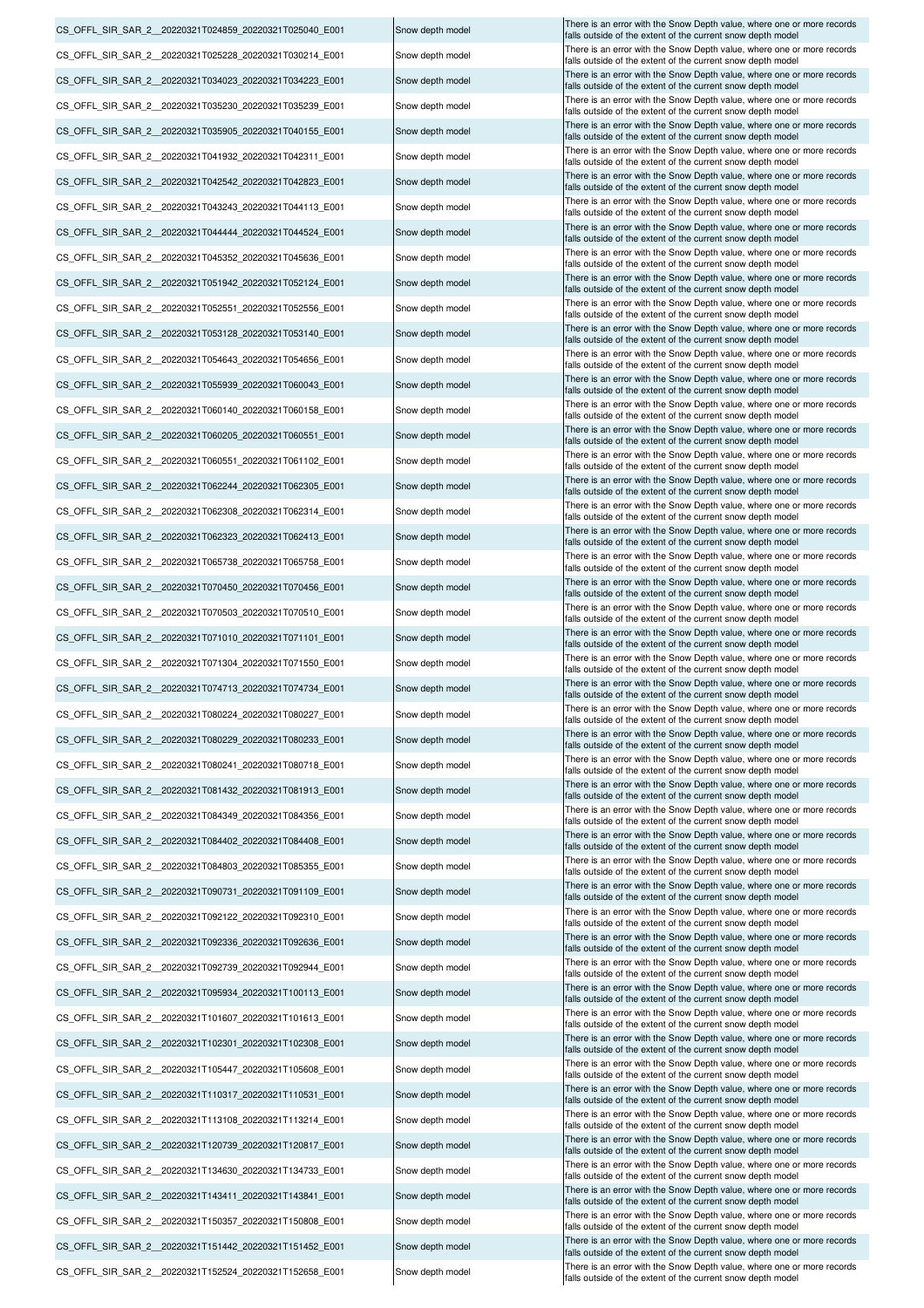| CS_OFFL_SIR_SAR_2__20220321T160114_20220321T160134_E001 | Snow depth model       | There is an error with the Snow Depth value, where one or more records<br>falls outside of the extent of the current snow depth model |
|---------------------------------------------------------|------------------------|---------------------------------------------------------------------------------------------------------------------------------------|
| CS OFFL SIR SAR 2 20220321T160219 20220321T160310 E001  | Snow depth model       | There is an error with the Snow Depth value, where one or more records<br>falls outside of the extent of the current snow depth model |
| CS_OFFL_SIR_SAR_2__20220321T161705_20220321T161734_E001 | Snow depth model       | There is an error with the Snow Depth value, where one or more records<br>falls outside of the extent of the current snow depth model |
| CS OFFL SIR SAR 2 20220321T161858 20220321T162041 E001  | Snow depth model       | There is an error with the Snow Depth value, where one or more records<br>falls outside of the extent of the current snow depth model |
| CS OFFL SIR SAR 2 20220321T162354 20220321T162357 E001  | Snow depth model       | There is an error with the Snow Depth value, where one or more records<br>falls outside of the extent of the current snow depth model |
| CS OFFL SIR SAR 2 20220321T162359 20220321T162420 E001  | Snow depth model       | There is an error with the Snow Depth value, where one or more records                                                                |
| CS_OFFL_SIR_SAR_2__20220321T162444_20220321T162707_E001 | Snow depth model       | falls outside of the extent of the current snow depth model<br>There is an error with the Snow Depth value, where one or more records |
| CS_OFFL_SIR_SAR_2__20220321T163854_20220321T164020_E001 | Snow depth model       | falls outside of the extent of the current snow depth model<br>There is an error with the Snow Depth value, where one or more records |
|                                                         | Snow depth model       | falls outside of the extent of the current snow depth model<br>There is an error with the Snow Depth value, where one or more records |
| CS_OFFL_SIR_SAR_2__20220321T164021_20220321T164125_E001 |                        | falls outside of the extent of the current snow depth model<br>There is an error with the Snow Depth value, where one or more records |
| CS_OFFL_SIR_SAR_2__20220321T165412_20220321T165423_E001 | Snow depth model       | falls outside of the extent of the current snow depth model<br>There is an error with the Snow Depth value, where one or more records |
| CS_OFFL_SIR_SAR_2__20220321T170404_20220321T170623_E001 | Snow depth model       | falls outside of the extent of the current snow depth model<br>There is an error with the Snow Depth value, where one or more records |
| CS_OFFL_SIR_SAR_2__20220321T172917_20220321T173201_E001 | Snow depth model       | falls outside of the extent of the current snow depth model                                                                           |
| CS_OFFL_SIR_SAR_2_20220321T174122_20220321T174238_E001  | Snow depth model       | There is an error with the Snow Depth value, where one or more records<br>falls outside of the extent of the current snow depth model |
| CS OFFL SIR SAR 2 20220321T175057 20220321T175304 E001  | Snow depth model       | There is an error with the Snow Depth value, where one or more records<br>falls outside of the extent of the current snow depth model |
| CS OFFL SIR SAR 2 20220321T175348 20220321T175453 E001  | Snow depth model       | There is an error with the Snow Depth value, where one or more records<br>falls outside of the extent of the current snow depth model |
| CS_OFFL_SIR_SAR_2_20220321T175536_20220321T180251_E001  | Snow depth model       | There is an error with the Snow Depth value, where one or more records<br>falls outside of the extent of the current snow depth model |
| CS_OFFL_SIR_SAR_2__20220321T181810_20220321T181915_E001 | Snow depth model       | There is an error with the Snow Depth value, where one or more records<br>falls outside of the extent of the current snow depth model |
| CS_OFFL_SIR_SAR_2__20220321T183321_20220321T183431_E001 | Snow depth model       | There is an error with the Snow Depth value, where one or more records<br>falls outside of the extent of the current snow depth model |
| CS_OFFL_SIR_SAR_2__20220321T184518_20220321T184619_E001 | Snow depth model       | There is an error with the Snow Depth value, where one or more records<br>falls outside of the extent of the current snow depth model |
| CS OFFL SIR SAR 2 20220321T192112 20220321T192120 E001  | Snow depth model       | There is an error with the Snow Depth value, where one or more records<br>falls outside of the extent of the current snow depth model |
| CS_OFFL_SIR_SAR_2__20220321T193504_20220321T193553_E001 | Snow depth model       | There is an error with the Snow Depth value, where one or more records<br>falls outside of the extent of the current snow depth model |
| CS_OFFL_SIR_SAR_2__20220321T195513_20220321T195518_E001 | Snow depth model       | There is an error with the Snow Depth value, where one or more records<br>falls outside of the extent of the current snow depth model |
| CS_OFFL_SIR_SAR_2_20220321T200752_20220321T201443_E001  | Snow depth model       | There is an error with the Snow Depth value, where one or more records                                                                |
| CS_OFFL_SIR_SAR_2_20220321T204139_20220321T204244_E001  | Snow depth model       | falls outside of the extent of the current snow depth model<br>There is an error with the Snow Depth value, where one or more records |
| CS OFFL SIR SAR 2 20220321T211556 20220321T211607 E001  | Snow depth model       | falls outside of the extent of the current snow depth model<br>There is an error with the Snow Depth value, where one or more records |
| CS OFFL SIR SAR 2 20220321T214405 20220321T214800 E001  | Snow depth model       | falls outside of the extent of the current snow depth model<br>There is an error with the Snow Depth value, where one or more records |
|                                                         |                        | falls outside of the extent of the current snow depth model<br>There is an error with the Snow Depth value, where one or more records |
| CS OFFL SIR SAR 2 20220321T220501 20220321T220505 E001  | Snow depth model       | falls outside of the extent of the current snow depth model<br>There is an error with the Snow Depth value, where one or more records |
| CS_OFFL_SIR_SAR_2_20220321T222007_20220321T222146_E001  | Snow depth model       | falls outside of the extent of the current snow depth model<br>There is an error with the Snow Depth value, where one or more records |
| CS OFFL SIR SAR 2 20220321T222430 20220321T222623 E001  | Snow depth model       | falls outside of the extent of the current snow depth model<br>There is an error with the Snow Depth value, where one or more records |
| CS OFFL SIR SAR 2 20220321T222756 20220321T222857 E001  | Snow depth model       | falls outside of the extent of the current snow depth model                                                                           |
| CS OFFL SIR SAR 2 20220321T225406 20220321T225411 E001  | Snow depth model       | There is an error with the Snow Depth value, where one or more records<br>falls outside of the extent of the current snow depth model |
| CS_OFFL_SIR_SAR_2_20220321T225457_20220321T225715_E001  | Snow depth model       | There is an error with the Snow Depth value, where one or more records<br>falls outside of the extent of the current snow depth model |
| CS OFFL SIR SAR 2 20220321T225838 20220321T225845 E001  | Snow depth model       | There is an error with the Snow Depth value, where one or more records<br>falls outside of the extent of the current snow depth model |
| CS OFFL SIR SAR 2 20220321T230428 20220321T230549 E001  | Snow depth model       | There is an error with the Snow Depth value, where one or more records<br>falls outside of the extent of the current snow depth model |
| CS OFFL SIR SAR 2 20220321T233130 20220321T233203 E001  | Snow depth model       | There is an error with the Snow Depth value, where one or more records<br>falls outside of the extent of the current snow depth model |
| CS OFFL SIR SAR 2 20220321T234405 20220321T234429 E001  | Snow depth model       | There is an error with the Snow Depth value, where one or more records<br>falls outside of the extent of the current snow depth model |
| CS_OFFL_SIR_SIN_2_20220321T034223_20220321T034547_E001  | Mean Sea Surface model | There is an error with the Mean Sea Surface for one or more records                                                                   |
| CS OFFL SIR SIN 2 20220321T052124 20220321T052445 E001  | Mean Sea Surface model | There is an error with the Mean Sea Surface for one or more records                                                                   |
| CS OFFL SIR SIN 2 20220321T084600 20220321T084803 E001  | Mean Sea Surface model | There is an error with the Mean Sea Surface for one or more records                                                                   |
| CS OFFL SIR SIN 2 20220321T102441 20220321T103135 E001  | Mean Sea Surface model | There is an error with the Mean Sea Surface for one or more records                                                                   |
| CS OFFL SIR SIN 2 20220321T170102 20220321T170403 E001  | Mean Sea Surface model | There is an error with the Mean Sea Surface for one or more records                                                                   |
| CS OFFL SIR SIN 2 20220321T183431 20220321T183735 E001  | Mean Sea Surface model | There is an error with the Mean Sea Surface for one or more records                                                                   |
| CS OFFL SIR SIN 2 20220321T184004 20220321T184518 E001  | Mean Sea Surface model | There is an error with the Mean Sea Surface for one or more records                                                                   |
| CS OFFL SIR SIN 2 20220321T201443 20220321T201717 E001  | Mean Sea Surface model | There is an error with the Mean Sea Surface for one or more records                                                                   |
|                                                         |                        |                                                                                                                                       |
| CS OFFL SIR SIN 2 20220321T214943 20220321T215549 E001  | Mean Sea Surface model | There is an error with the Mean Sea Surface for one or more records                                                                   |

## **5.5 L2 Measurement Quality Flag Check**

CryoSat L2 data includes a quality flag for each 20-Hz measurement record. The bit value of this flag indicates any problems when set.

Currently, there are several common error flags raised in the Level 2 products which are expected due to operational mode or surface type. All common flags are summarised in the list<br>below, followed by a table of any addit

**Height and Backscatter errors:** These flags are currently set for products over land, but this is to be expected. Retracker 1 Height and Backscatter error flags are also set for products over sea-ice, but<br>this is to be ex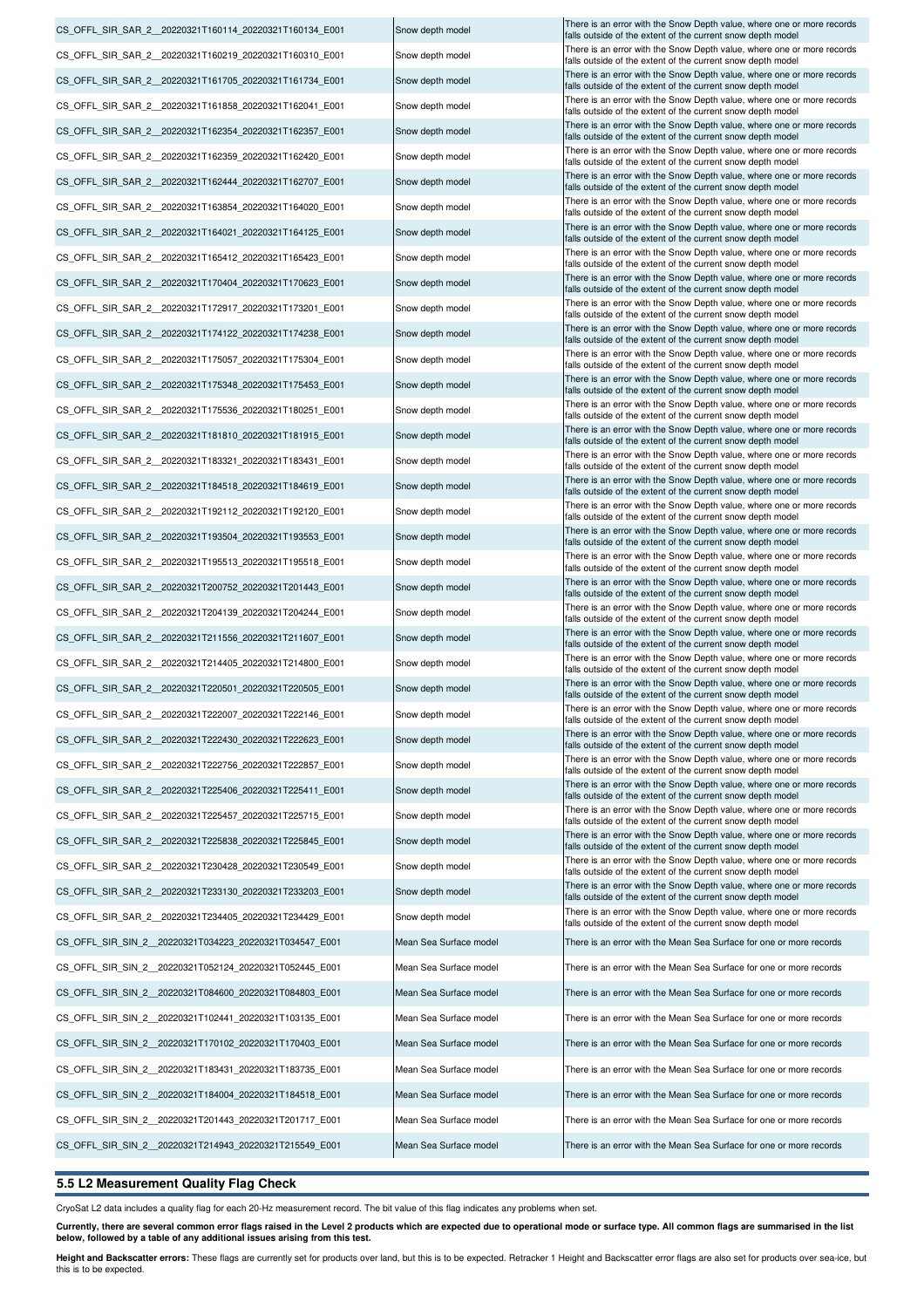SSHA interpolation error: This flag is currently set for a number of SAR products occurring at surface type boundaries, but this is to be expected.

**Freeboard error:** This flag is correctly set in all L2 SAR products that are not discriminated as sea-ice, and for which freeboard cannot be calculated.

Peakiness error: This flag is currently set for products over sea-ice, but this is to be expected.

SARIn X-Track Angle Error: This flag is set when the difference between the computed surface elevation and the DEM is >50 m. The DEM is only available over Greenland and Antarctica and as a result this flag is set for L2 SARIn products in all other locations as expected.

**Number of products with errors:** 231

| <b>Product</b>                                         | <b>Test Failed</b>                                                                            | <b>Description</b>                                                                                                                    |
|--------------------------------------------------------|-----------------------------------------------------------------------------------------------|---------------------------------------------------------------------------------------------------------------------------------------|
| CS OFFL SIR LRM 2 20220320T235453 20220321T002201 E001 | Height Error (Retracker 2), Height Error<br>(Retracker 3), Backscatter Error<br>(Retracker 2) | There is a height and backscatter error for Retracker 2 and a height error<br>for Retracker 3 for one or more records                 |
| CS OFFL SIR LRM 2 20220321T003504 20220321T010031 E001 | Height Error (Retracker 2), Height Error<br>(Retracker 3), Backscatter Error<br>(Retracker 2) | There is a height and backscatter error for Retracker 2 and a height error<br>for Retracker 3 for one or more records                 |
| CS OFFL SIR LRM 2 20220321T010318 20220321T010932 E001 | Surface Model Unavailable                                                                     | No DEM or Slope Model was used for the location of one or more records                                                                |
| CS OFFL SIR LRM 2 20220321T013303 20220321T020043 E001 | Height Error (Retracker 2), Backscatter<br>Error (Retracker 2)                                | There is a height and backscatter error for Retracker 2 for one or more<br>records                                                    |
| CS_OFFL_SIR_LRM_2_20220321T021411_20220321T024303_E001 | Height Error (Retracker 2), Backscatter<br>Error (Retracker 2)                                | There is a height and backscatter error for Retracker 2 for one or more<br>records                                                    |
| CS OFFL SIR LRM 2 20220321T025041 20220321T025228 E001 | Height Error (Retracker 2), Height Error<br>(Retracker 3), Backscatter Error<br>(Retracker 2) | There is a height and backscatter error for Retracker 2 and a height error<br>for Retracker 3 for one or more records                 |
| CS OFFL SIR LRM 2 20220321T030545 20220321T034023 E001 | Height Error (Retracker 2), Backscatter<br>Error (Retracker 2)                                | There is a height and backscatter error for Retracker 2 for one or more<br>records                                                    |
| CS OFFL SIR LRM 2 20220321T042311 20220321T042415 E001 | Height Error (Retracker 2), Backscatter<br>Error (Retracker 2)                                | There is a height and backscatter error for Retracker 2 for one or more<br>records                                                    |
| CS OFFL SIR LRM 2 20220321T042928 20220321T043243 E001 | Height Error (Retracker 2), Backscatter<br>Error (Retracker 2)                                | There is a height and backscatter error for Retracker 2 for one or more<br>records                                                    |
| CS OFFL SIR LRM 2 20220321T044524 20220321T045352 E001 | Height Error (Retracker 2), Backscatter<br>Error (Retracker 2), Surface model<br>unavailable  | There is a height and backscatter error for Retracker 2 and no DEM or<br>Slope Model was used for the location of one or more records |
| CS OFFL SIR LRM 2 20220321T045636 20220321T051942 E001 | Height Error (Retracker 2), Height Error<br>(Retracker 3), Backscatter Error<br>(Retracker 2) | There is a height and backscatter error for Retracker 2 and a height error<br>for Retracker 3 for one or more records                 |
| CS OFFL SIR LRM 2 20220321T053140 20220321T054642 E001 | Height Error (Retracker 2), Backscatter<br>Error (Retracker 2)                                | There is a height and backscatter error for Retracker 2 for one or more<br>records                                                    |
| CS OFFL SIR LRM 2 20220321T054656 20220321T055140 E001 | Height Error (Retracker 2), Backscatter<br>Error (Retracker 2)                                | There is a height and backscatter error for Retracker 2 for one or more<br>records                                                    |
| CS OFFL SIR LRM 2 20220321T060043 20220321T060140 E001 | Height Error (Retracker 2), Backscatter<br>Error (Retracker 2)                                | There is a height and backscatter error for Retracker 2 for one or more<br>records                                                    |
| CS OFFL SIR LRM 2 20220321T062413 20220321T065738 E001 | Height Error (Retracker 2), Backscatter<br>Error (Retracker 2)                                | There is a height and backscatter error for Retracker 2 for one or more<br>records                                                    |
| CS OFFL SIR LRM 2 20220321T071101 20220321T071304 E001 | Height Error (Retracker 2), Backscatter<br>Error (Retracker 2)                                | There is a height and backscatter error for Retracker 2 for one or more<br>records                                                    |
| CS OFFL SIR LRM 2 20220321T071551 20220321T074713 E001 | Height Error (Retracker 2), Backscatter<br>Error (Retracker 2)                                | There is a height and backscatter error for Retracker 2 for one or more<br>records                                                    |
| CS OFFL SIR LRM 2 20220321T080718 20220321T081432 E001 | Height Error (Retracker 2), Backscatter<br>Error (Retracker 2)                                | There is a height and backscatter error for Retracker 2 for one or more<br>records                                                    |
| CS_OFFL_SIR_LRM_2_20220321T081913_20220321T082022_E001 | Height Error (Retracker 2), Backscatter<br>Error (Retracker 2)                                | There is a height and backscatter error for Retracker 2 for one or more<br>records                                                    |
| CS OFFL SIR LRM 2 20220321T082039 20220321T083658 E001 | Height Error (Retracker 2), Backscatter<br>Error (Retracker 2)                                | There is a height and backscatter error for Retracker 2 for one or more<br>records                                                    |
| CS OFFL SIR LRM 2 20220321T085355 20220321T090731 E001 | Height Error (Retracker 2), Backscatter<br>Error (Retracker 2), Surface model<br>unavailable  | There is a height and backscatter error for Retracker 2 and no DEM or<br>Slope Model was used for the location of one or more records |
| CS OFFL SIR LRM 2 20220321T091109 20220321T092122 E001 | Height Error (Retracker 2), Backscatter<br>Error (Retracker 2)                                | There is a height and backscatter error for Retracker 2 for one or more<br>records                                                    |
| CS OFFL SIR LRM 2 20220321T094914 20220321T095934 E001 | Height Error (Retracker 2), Backscatter<br>Error (Retracker 2)                                | There is a height and backscatter error for Retracker 2 for one or more<br>records                                                    |
| CS OFFL SIR LRM 2 20220321T100114 20220321T101607 E001 | Height Error (Retracker 2), Backscatter<br>Error (Retracker 2)                                | There is a height and backscatter error for Retracker 2 for one or more<br>records                                                    |
| CS OFFL SIR LRM 2 20220321T103627 20220321T104436 E001 | Height Error (Retracker 2), Backscatter<br>Error (Retracker 2)                                | There is a height and backscatter error for Retracker 2 for one or more<br>records                                                    |
| CS OFFL SIR LRM 2 20220321T104835 20220321T105324 E001 | Height Error (Retracker 2), Backscatter<br>Error (Retracker 2)                                | There is a height and backscatter error for Retracker 2 for one or more<br>records                                                    |
| CS OFFL SIR LRM 2 20220321T113214 20220321T115519 E001 | Height Error (Retracker 2), Backscatter<br>Error (Retracker 2)                                | There is a height and backscatter error for Retracker 2 for one or more<br>records                                                    |
| CS OFFL SIR LRM 2 20220321T120817 20220321T122724 E001 | Height Error (Retracker 2), Backscatter<br>Error (Retracker 2)                                | There is a height and backscatter error for Retracker 2 for one or more<br>records                                                    |
| CS OFFL SIR LRM 2 20220321T125843 20220321T125904 E001 | Height Error (Retracker 2), Backscatter<br>Error (Retracker 2)                                | There is a height and backscatter error for Retracker 2 for one or more<br>records                                                    |
| CS OFFL SIR LRM 2 20220321T130905 20220321T133444 E001 | Height Error (Retracker 2), Height Error<br>(Retracker 3), Backscatter Error<br>(Retracker 2) | There is a height and backscatter error for Retracker 2 and a height error<br>for Retracker 3 for one or more records                 |
| CS OFFL SIR LRM 2 20220321T134734 20220321T142143 E001 | Height Error (Retracker 2), Backscatter<br>Error (Retracker 2)                                | There is a height and backscatter error for Retracker 2 for one or more<br>records                                                    |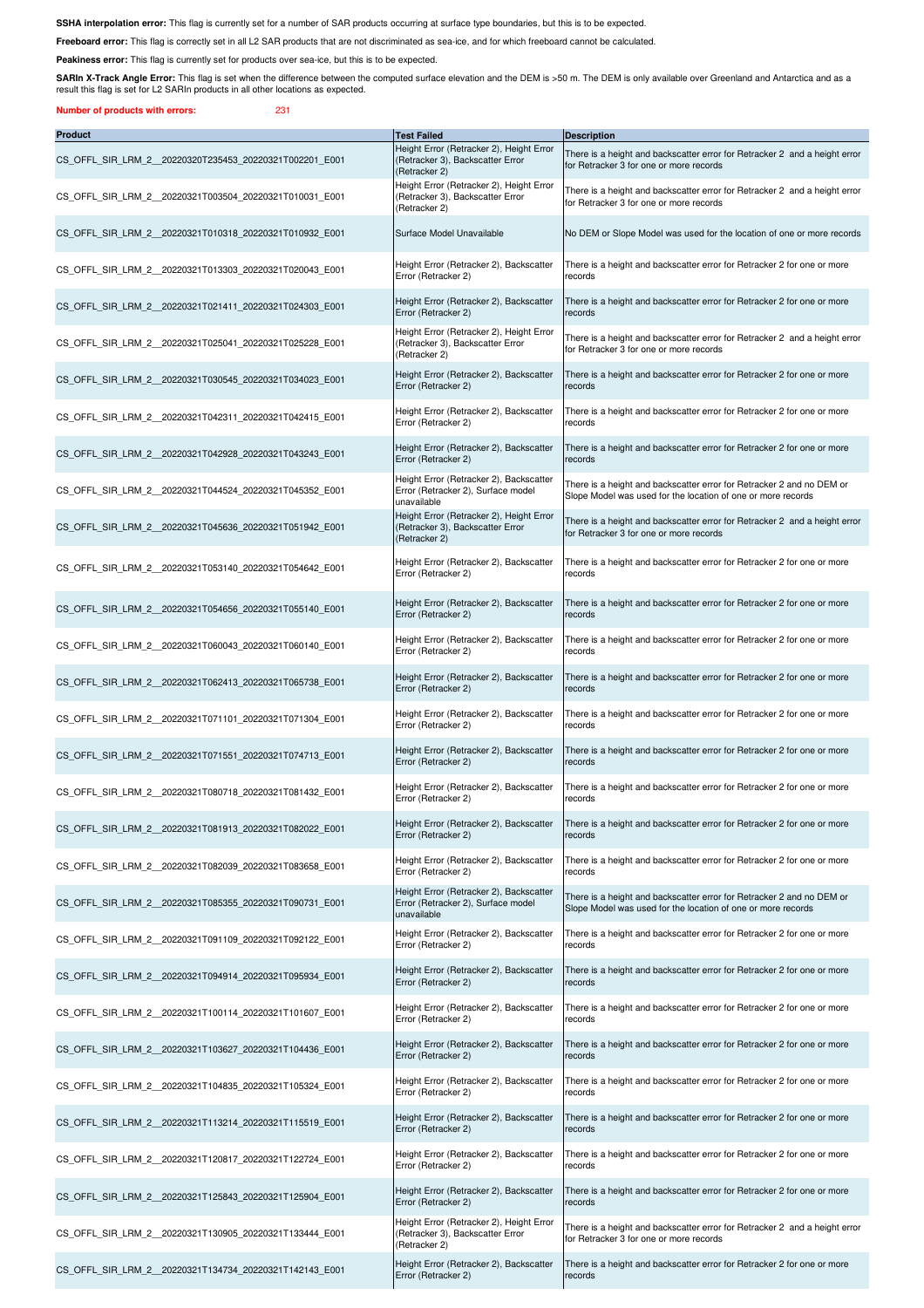| CS_OFFL_SIR_LRM_2__20220321T144605_20220321T145233_E001 | Height Error (Retracker 2), Backscatter<br>Error (Retracker 2)                                | There is a height and backscatter error for Retracker 2 for one or more<br>records                                    |
|---------------------------------------------------------|-----------------------------------------------------------------------------------------------|-----------------------------------------------------------------------------------------------------------------------|
| CS OFFL SIR LRM 2 20220321T145236 20220321T150357 E001  | Height Error (Retracker 2), Backscatter<br>Error (Retracker 2)                                | There is a height and backscatter error for Retracker 2 for one or more<br>records                                    |
| CS OFFL SIR LRM 2 20220321T152659 20220321T160113 E001  | Height Error (Retracker 2), Backscatter<br>Error (Retracker 2)                                | There is a height and backscatter error for Retracker 2 for one or more<br>records                                    |
| CS OFFL SIR LRM 2 20220321T162708 20220321T162806 E001  | Height Error (Retracker 2), Backscatter<br>Error (Retracker 2)                                | There is a height and backscatter error for Retracker 2 for one or more<br>records                                    |
| CS OFFL SIR LRM 2 20220321T163658 20220321T163853 E001  | Height Error (Retracker 2), Height Error<br>(Retracker 3), Backscatter Error<br>(Retracker 2) | There is a height and backscatter error for Retracker 2 and a height error<br>for Retracker 3 for one or more records |
| CS OFFL SIR LRM 2 20220321T170623 20220321T172917 E001  | Height Error (Retracker 2), Backscatter<br>Error (Retracker 2)                                | There is a height and backscatter error for Retracker 2 for one or more<br>records                                    |
| CS OFFL SIR LRM 2 20220321T173201 20220321T174122 E001  | Height Error (Retracker 2), Backscatter<br>Error (Retracker 2)                                | There is a height and backscatter error for Retracker 2 for one or more<br>records                                    |
| CS OFFL SIR LRM 2 20220321T180251 20220321T180433 E001  | Height Error (Retracker 2), Backscatter<br>Error (Retracker 2)                                | There is a height and backscatter error for Retracker 2 for one or more<br>records                                    |
| CS OFFL SIR LRM 2 20220321T180517 20220321T180613 E001  | Height Error (Retracker 2), Backscatter<br>Error (Retracker 2)                                | There is a height and backscatter error for Retracker 2 for one or more<br>records                                    |
| CS OFFL SIR LRM 2 20220321T181201 20220321T181810 E001  | Height Error (Retracker 2), Backscatter<br>Error (Retracker 2)                                | There is a height and backscatter error for Retracker 2 for one or more<br>records                                    |
| CS OFFL SIR LRM 2 20220321T181915 20220321T183320 E001  | Height Error (Retracker 2), Backscatter<br>Error (Retracker 2)                                | There is a height and backscatter error for Retracker 2 for one or more<br>records                                    |
| CS OFFL SIR LRM 2 20220321T184619 20220321T191737 E001  | Height Error (Retracker 2), Backscatter<br>Error (Retracker 2)                                | There is a height and backscatter error for Retracker 2 for one or more<br>records                                    |
| CS OFFL SIR LRM 2 20220321T192120 20220321T192154 E001  | Surface Model Unavailable                                                                     | No DEM or Slope Model was used for the location of one or more records                                                |
| CS OFFL SIR LRM 2 20220321T193554 20220321T195513 E001  | Height Error (Retracker 2), Backscatter<br>Error (Retracker 2)                                | There is a height and backscatter error for Retracker 2 for one or more<br>records                                    |
| CS OFFL SIR LRM 2 20220321T195518 20220321T200752 E001  | Height Error (Retracker 2), Backscatter<br>Error (Retracker 2)                                | There is a height and backscatter error for Retracker 2 for one or more<br>records                                    |
| CS OFFL SIR LRM 2 20220321T202543 20220321T204139 E001  | Height Error (Retracker 2), Backscatter<br>Error (Retracker 2)                                | There is a height and backscatter error for Retracker 2 for one or more<br>records                                    |
| CS OFFL SIR LRM 2 20220321T204342 20220321T205400 E001  | Height Error (Retracker 2), Height Error<br>(Retracker 3), Backscatter Error<br>(Retracker 2) | There is a height and backscatter error for Retracker 2 and a height error<br>for Retracker 3 for one or more records |
| CS OFFL SIR LRM 2 20220321T205657 20220321T205918 E001  | Surface Model Unavailable                                                                     | No DEM or Slope Model was used for the location of one or more records                                                |
| CS OFFL SIR LRM 2 20220321T211607 20220321T211752 E001  | Height Error (Retracker 2), Backscatter<br>Error (Retracker 2)                                | There is a height and backscatter error for Retracker 2 for one or more<br>records                                    |
| CS OFFL SIR LRM 2 20220321T212025 20220321T213221 E001  | Height Error (Retracker 2), Backscatter<br>Error (Retracker 2)                                | There is a height and backscatter error for Retracker 2 for one or more<br>records                                    |
| CS OFFL SIR LRM 2 20220321T220505 20220321T222007 E001  | Height Error (Retracker 2), Height Error<br>(Retracker 3), Backscatter Error<br>(Retracker 2) | There is a height and backscatter error for Retracker 2 and a height error<br>for Retracker 3 for one or more records |
| CS OFFL SIR LRM 2 20220321T222146 20220321T222430 E001  | Height Error (Retracker 2), Height Error<br>(Retracker 3), Backscatter Error<br>(Retracker 2) | There is a height and backscatter error for Retracker 2 and a height error<br>for Retracker 3 for one or more records |
| CS OFFL SIR LRM 2 20220321T223158 20220321T223210 E001  | Surface Model Unavailable                                                                     | No DEM or Slope Model was used for the location of one or more records                                                |
| CS OFFL SIR LRM 2 20220321T223650 20220321T224317 E001  | Surface Model Unavailable                                                                     | No DEM or Slope Model was used for the location of one or more records                                                |
| CS OFFL SIR LRM 2 20220321T225845 20220321T230428 E001  | Height Error (Retracker 2), Backscatter<br>Error (Retracker 2)                                | There is a height and backscatter error for Retracker 2 for one or more<br>records                                    |
| CS OFFL SIR LRM 2 20220321T230712 20220321T230959 E001  | Height Error (Retracker 2), Backscatter<br>Error (Retracker 2)                                | There is a height and backscatter error for Retracker 2 for one or more<br>records                                    |
| CS OFFL SIR LRM 2 20220321T231002 20220321T233130 E001  | Height Error (Retracker 2), Height Error<br>(Retracker 3), Backscatter Error<br>(Retracker 2) | There is a height and backscatter error for Retracker 2 and a height error<br>for Retracker 3 for one or more records |
| CS OFFL SIR LRM 2 20220321T234429 20220322T000958 E001  | Height Error (Retracker 2), Height Error<br>(Retracker 3), Backscatter Error<br>(Retracker 2) | There is a height and backscatter error for Retracker 2 and a height error<br>for Retracker 3 for one or more records |
| CS OFFL SIR SAR 2 20220321T002201 20220321T002311 E001  | Backscatter Error (Retracker 2),<br>Backscatter Error (Retracker 3)                           | There is a backscatter error for Retracker 2 and 3 for one or more records                                            |
| CS OFFL SIR SAR 2 20220321T011100 20220321T011304 E001  | Backscatter Error (Retracker 2),<br>Backscatter Error (Retracker 3)                           | There is a backscatter error for Retracker 2 and 3 for one or more records                                            |
| CS OFFL SIR SAR 2 20220321T011336 20220321T011447 E001  | Backscatter Error (Retracker 2),<br>Backscatter Error (Retracker 3)                           | There is a backscatter error for Retracker 2 and 3 for one or more records                                            |
| CS OFFL SIR SAR 2 20220321T011507 20220321T012012 E001  | Backscatter Error (Retracker 2),<br>Backscatter Error (Retracker 3)                           | There is a backscatter error for Retracker 2 and 3 for one or more records                                            |
| CS OFFL SIR SAR 2 20220321T020043 20220321T020234 E001  | Backscatter Error (Retracker 2),<br>Backscatter Error (Retracker 3)                           | There is a backscatter error for Retracker 2 and 3 for one or more records                                            |
| CS OFFL SIR SAR 2 20220321T024327 20220321T024354 E001  | Backscatter Error (Retracker 2),<br>Backscatter Error (Retracker 3)                           | There is a backscatter error for Retracker 2 and 3 for one or more records                                            |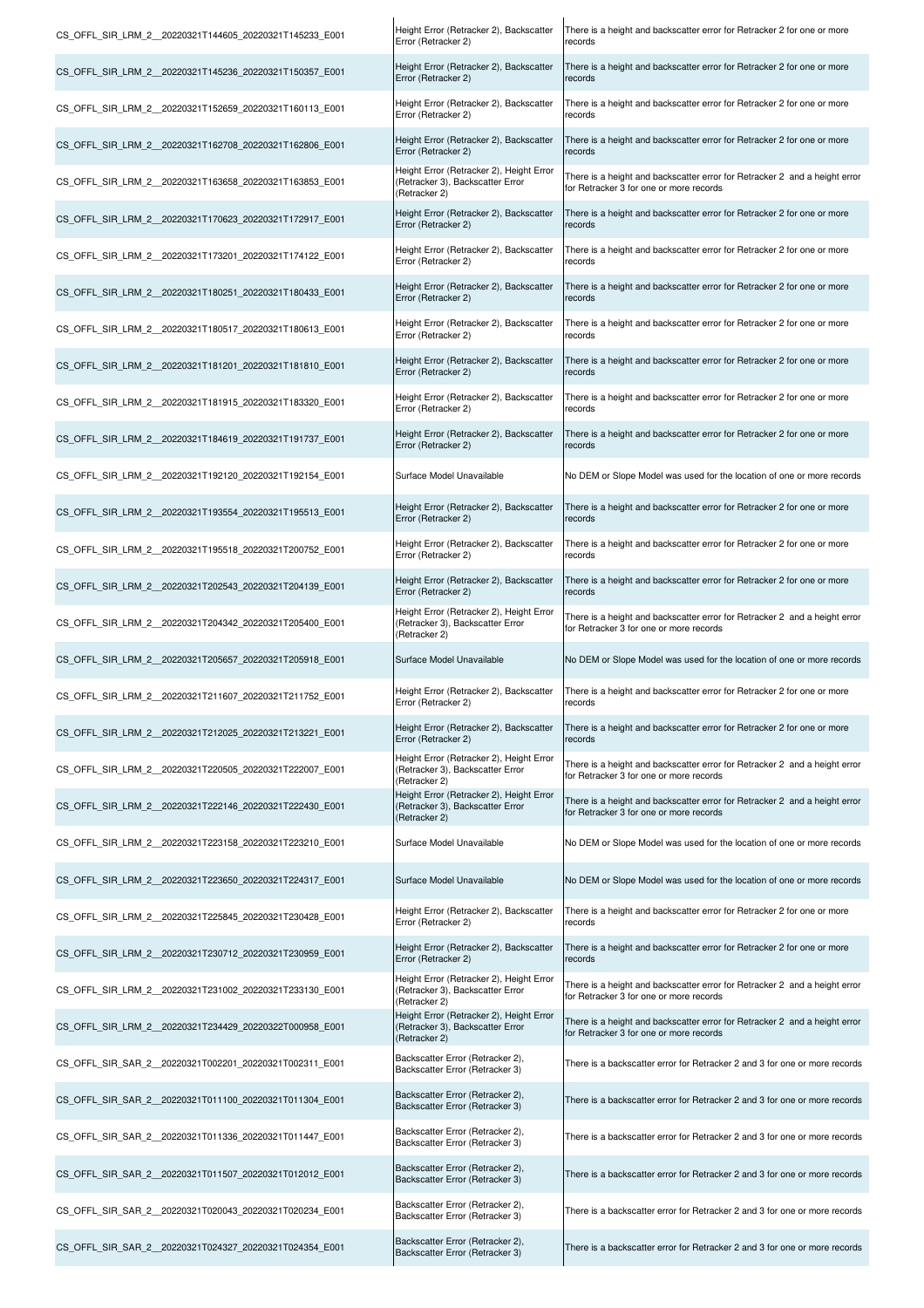| CS OFFL SIR SAR 2 20220321T024859 20220321T025040 E001 | Backscatter Error (Retracker 2),<br>Backscatter Error (Retracker 3) | There is a backscatter error for Retracker 2 and 3 for one or more records |
|--------------------------------------------------------|---------------------------------------------------------------------|----------------------------------------------------------------------------|
| CS OFFL SIR SAR 2 20220321T025228 20220321T030214 E001 | Backscatter Error (Retracker 2),<br>Backscatter Error (Retracker 3) | There is a backscatter error for Retracker 2 and 3 for one or more records |
| CS OFFL SIR SAR 2 20220321T034023 20220321T034223 E001 | Backscatter Error (Retracker 2),<br>Backscatter Error (Retracker 3) | There is a backscatter error for Retracker 2 and 3 for one or more records |
| CS OFFL SIR SAR 2 20220321T035230 20220321T035239 E001 | Backscatter Error (Retracker 2),<br>Backscatter Error (Retracker 3) | There is a backscatter error for Retracker 2 and 3 for one or more records |
| CS OFFL SIR SAR 2 20220321T035905 20220321T040155 E001 | Backscatter Error (Retracker 2),<br>Backscatter Error (Retracker 3) | There is a backscatter error for Retracker 2 and 3 for one or more records |
| CS_OFFL_SIR_SAR_2_20220321T041932_20220321T042311_E001 | Backscatter Error (Retracker 2),<br>Backscatter Error (Retracker 3) | There is a backscatter error for Retracker 2 and 3 for one or more records |
| CS OFFL SIR SAR 2 20220321T042542 20220321T042823 E001 | Backscatter Error (Retracker 2),<br>Backscatter Error (Retracker 3) | There is a backscatter error for Retracker 2 and 3 for one or more records |
| CS_OFFL_SIR_SAR_2_20220321T043243_20220321T044113_E001 | Backscatter Error (Retracker 2),<br>Backscatter Error (Retracker 3) | There is a backscatter error for Retracker 2 and 3 for one or more records |
| CS_OFFL_SIR_SAR_2_20220321T044444_20220321T044524_E001 | Backscatter Error (Retracker 2),<br>Backscatter Error (Retracker 3) | There is a backscatter error for Retracker 2 and 3 for one or more records |
| CS_OFFL_SIR_SAR_2_20220321T045352_20220321T045636_E001 | Backscatter Error (Retracker 2),<br>Backscatter Error (Retracker 3) | There is a backscatter error for Retracker 2 and 3 for one or more records |
| CS OFFL SIR SAR 2 20220321T051942 20220321T052124 E001 | Backscatter Error (Retracker 2),<br>Backscatter Error (Retracker 3) | There is a backscatter error for Retracker 2 and 3 for one or more records |
| CS OFFL SIR SAR 2 20220321T053128 20220321T053140 E001 | Backscatter Error (Retracker 2),<br>Backscatter Error (Retracker 3) | There is a backscatter error for Retracker 2 and 3 for one or more records |
| CS OFFL SIR SAR 2 20220321T054643 20220321T054656 E001 | Backscatter Error (Retracker 2),<br>Backscatter Error (Retracker 3) | There is a backscatter error for Retracker 2 and 3 for one or more records |
| CS_OFFL_SIR_SAR_2_20220321T055939_20220321T060043_E001 | Backscatter Error (Retracker 2),<br>Backscatter Error (Retracker 3) | There is a backscatter error for Retracker 2 and 3 for one or more records |
| CS OFFL SIR SAR 2 20220321T060205 20220321T060551 E001 | Backscatter Error (Retracker 2),<br>Backscatter Error (Retracker 3) | There is a backscatter error for Retracker 2 and 3 for one or more records |
| CS_OFFL_SIR_SAR_2_20220321T060551_20220321T061102_E001 | Backscatter Error (Retracker 2),<br>Backscatter Error (Retracker 3) | There is a backscatter error for Retracker 2 and 3 for one or more records |
| CS_OFFL_SIR_SAR_2_20220321T061343_20220321T062123_E001 | Backscatter Error (Retracker 2),<br>Backscatter Error (Retracker 3) | There is a backscatter error for Retracker 2 and 3 for one or more records |
| CS_OFFL_SIR_SAR_2_20220321T062323_20220321T062413_E001 | Backscatter Error (Retracker 2),<br>Backscatter Error (Retracker 3) | There is a backscatter error for Retracker 2 and 3 for one or more records |
| CS_OFFL_SIR_SAR_2_20220321T065738_20220321T065758_E001 | Backscatter Error (Retracker 2),<br>Backscatter Error (Retracker 3) | There is a backscatter error for Retracker 2 and 3 for one or more records |
| CS OFFL SIR SAR 2 20220321T071010 20220321T071101 E001 | Backscatter Error (Retracker 2),<br>Backscatter Error (Retracker 3) | There is a backscatter error for Retracker 2 and 3 for one or more records |
| CS OFFL SIR SAR 2 20220321T071304 20220321T071550 E001 | Backscatter Error (Retracker 2),<br>Backscatter Error (Retracker 3) | There is a backscatter error for Retracker 2 and 3 for one or more records |
| CS OFFL SIR SAR 2 20220321T074713 20220321T074734 E001 | Backscatter Error (Retracker 2),<br>Backscatter Error (Retracker 3) | There is a backscatter error for Retracker 2 and 3 for one or more records |
| CS OFFL SIR SAR 2 20220321T075245 20220321T080000 E001 | Backscatter Error (Retracker 2),<br>Backscatter Error (Retracker 3) | There is a backscatter error for Retracker 2 and 3 for one or more records |
| CS OFFL SIR SAR 2 20220321T080241 20220321T080718 E001 | Backscatter Error (Retracker 2),<br>Backscatter Error (Retracker 3) | There is a backscatter error for Retracker 2 and 3 for one or more records |
| CS OFFL SIR SAR 2 20220321T081432 20220321T081913 E001 | Backscatter Error (Retracker 2),<br>Backscatter Error (Retracker 3) | There is a backscatter error for Retracker 2 and 3 for one or more records |
| CS OFFL SIR SAR 2 20220321T084803 20220321T085355 E001 | Backscatter Error (Retracker 2),<br>Backscatter Error (Retracker 3) | There is a backscatter error for Retracker 2 and 3 for one or more records |
| CS_OFFL_SIR_SAR_2_20220321T090731_20220321T091109_E001 | Backscatter Error (Retracker 2),<br>Backscatter Error (Retracker 3) | There is a backscatter error for Retracker 2 and 3 for one or more records |
| CS OFFL SIR SAR 2 20220321T092122 20220321T092310 E001 | Backscatter Error (Retracker 2),<br>Backscatter Error (Retracker 3) | There is a backscatter error for Retracker 2 and 3 for one or more records |
| CS OFFL SIR SAR 2 20220321T092336 20220321T092636 E001 | Backscatter Error (Retracker 2),<br>Backscatter Error (Retracker 3) | There is a backscatter error for Retracker 2 and 3 for one or more records |
| CS OFFL SIR SAR 2 20220321T092739 20220321T092944 E001 | Backscatter Error (Retracker 2),<br>Backscatter Error (Retracker 3) | There is a backscatter error for Retracker 2 and 3 for one or more records |
| CS OFFL SIR SAR 2 20220321T093200 20220321T093843 E001 | Backscatter Error (Retracker 2),<br>Backscatter Error (Retracker 3) | There is a backscatter error for Retracker 2 and 3 for one or more records |
| CS_OFFL_SIR_SAR_2_20220321T095934_20220321T100113_E001 | Backscatter Error (Retracker 2),<br>Backscatter Error (Retracker 3) | There is a backscatter error for Retracker 2 and 3 for one or more records |
| CS_OFFL_SIR_SAR_2_20220321T101607_20220321T101613_E001 | Backscatter Error (Retracker 2),<br>Backscatter Error (Retracker 3) | There is a backscatter error for Retracker 2 and 3 for one or more records |
| CS_OFFL_SIR_SAR_2_20220321T105447_20220321T105608_E001 | Backscatter Error (Retracker 2),<br>Backscatter Error (Retracker 3) | There is a backscatter error for Retracker 2 and 3 for one or more records |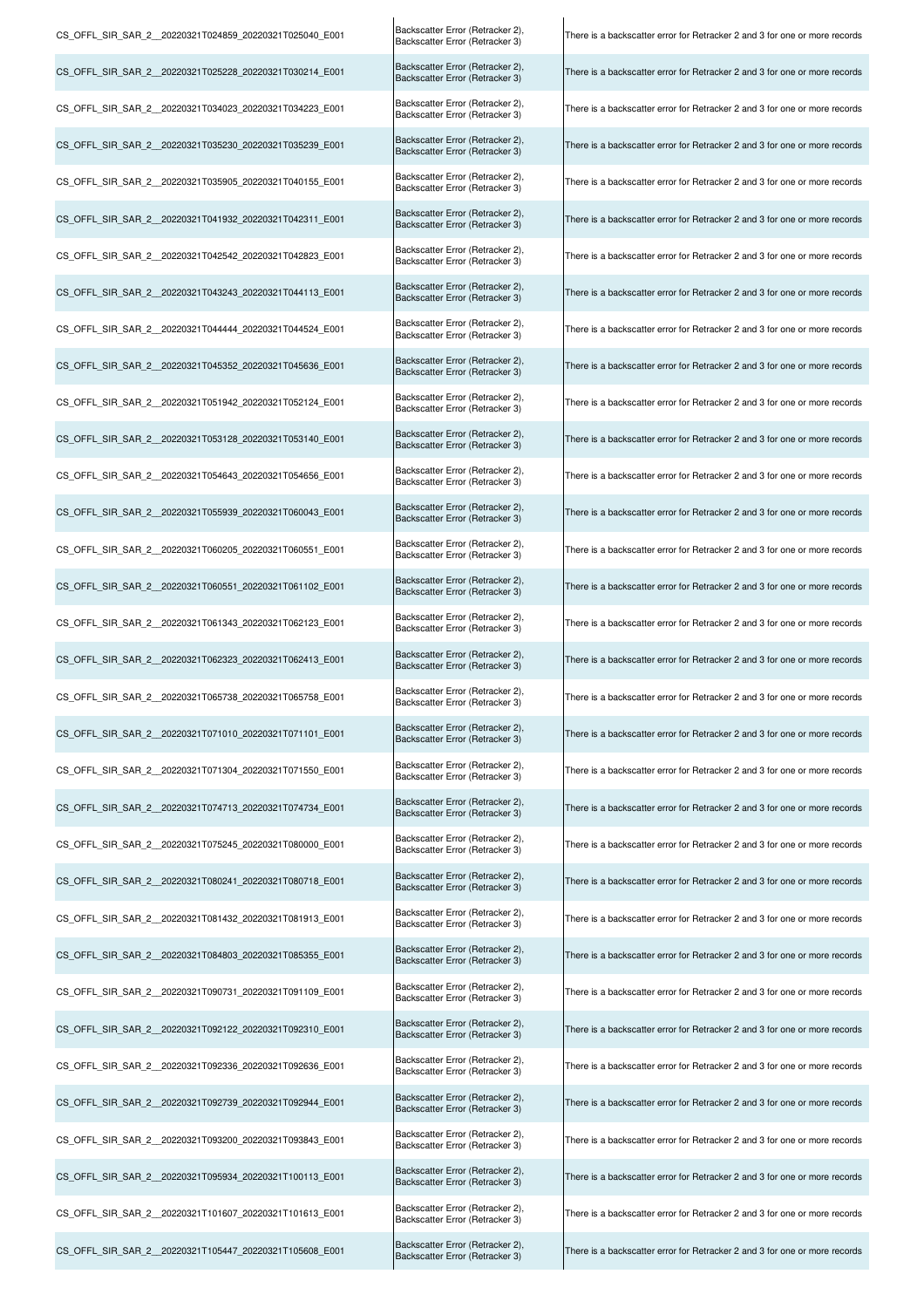| CS_OFFL_SIR_SAR_2_20220321T110317_20220321T110531_E001  | Backscatter Error (Retracker 2),<br>Backscatter Error (Retracker 3) | There is a backscatter error for Retracker 2 and 3 for one or more records |
|---------------------------------------------------------|---------------------------------------------------------------------|----------------------------------------------------------------------------|
| CS OFFL SIR SAR 2 20220321T111033 20220321T111554 E001  | Backscatter Error (Retracker 2),<br>Backscatter Error (Retracker 3) | There is a backscatter error for Retracker 2 and 3 for one or more records |
| CS OFFL SIR SAR 2 20220321T111613 20220321T111702 E001  | Backscatter Error (Retracker 2),<br>Backscatter Error (Retracker 3) | There is a backscatter error for Retracker 2 and 3 for one or more records |
| CS_OFFL_SIR_SAR_2_20220321T113108_20220321T113214_E001  | Backscatter Error (Retracker 2),<br>Backscatter Error (Retracker 3) | There is a backscatter error for Retracker 2 and 3 for one or more records |
| CS_OFFL_SIR_SAR_2__20220321T120739_20220321T120817_E001 | Backscatter Error (Retracker 2),<br>Backscatter Error (Retracker 3) | There is a backscatter error for Retracker 2 and 3 for one or more records |
| CS_OFFL_SIR_SAR_2_20220321T124856_20220321T125842_E001  | Backscatter Error (Retracker 2),<br>Backscatter Error (Retracker 3) | There is a backscatter error for Retracker 2 and 3 for one or more records |
| CS OFFL SIR SAR 2 20220321T134630 20220321T134733 E001  | Backscatter Error (Retracker 2),<br>Backscatter Error (Retracker 3) | There is a backscatter error for Retracker 2 and 3 for one or more records |
| CS_OFFL_SIR_SAR_2_20220321T142556_20220321T143336_E001  | Backscatter Error (Retracker 2),<br>Backscatter Error (Retracker 3) | There is a backscatter error for Retracker 2 and 3 for one or more records |
| CS OFFL SIR SAR 2 20220321T143411 20220321T143841 E001  | Backscatter Error (Retracker 2),<br>Backscatter Error (Retracker 3) | There is a backscatter error for Retracker 2 and 3 for one or more records |
| CS OFFL SIR SAR 2 20220321T150357 20220321T150808 E001  | Backscatter Error (Retracker 2),<br>Backscatter Error (Retracker 3) | There is a backscatter error for Retracker 2 and 3 for one or more records |
| CS_OFFL_SIR_SAR_2_20220321T151442_20220321T151452_E001  | Backscatter Error (Retracker 2),<br>Backscatter Error (Retracker 3) | There is a backscatter error for Retracker 2 and 3 for one or more records |
| CS_OFFL_SIR_SAR_2_20220321T152524_20220321T152658_E001  | Backscatter Error (Retracker 2),<br>Backscatter Error (Retracker 3) | There is a backscatter error for Retracker 2 and 3 for one or more records |
| CS_OFFL_SIR_SAR_2_20220321T160114_20220321T160134_E001  | Backscatter Error (Retracker 2),<br>Backscatter Error (Retracker 3) | There is a backscatter error for Retracker 2 and 3 for one or more records |
| CS_OFFL_SIR_SAR_2_20220321T160219_20220321T160310_E001  | Backscatter Error (Retracker 2),<br>Backscatter Error (Retracker 3) | There is a backscatter error for Retracker 2 and 3 for one or more records |
| CS_OFFL_SIR_SAR_2_20220321T160514_20220321T161157_E001  | Backscatter Error (Retracker 2),<br>Backscatter Error (Retracker 3) | There is a backscatter error for Retracker 2 and 3 for one or more records |
| CS OFFL SIR SAR 2 20220321T161157 20220321T161454 E001  | Backscatter Error (Retracker 2),<br>Backscatter Error (Retracker 3) | There is a backscatter error for Retracker 2 and 3 for one or more records |
| CS_OFFL_SIR_SAR_2_20220321T161705_20220321T161734_E001  | Backscatter Error (Retracker 2),<br>Backscatter Error (Retracker 3) | There is a backscatter error for Retracker 2 and 3 for one or more records |
| CS_OFFL_SIR_SAR_2_20220321T161858_20220321T162041_E001  | Backscatter Error (Retracker 2),<br>Backscatter Error (Retracker 3) | There is a backscatter error for Retracker 2 and 3 for one or more records |
| CS_OFFL_SIR_SAR_2_20220321T162359_20220321T162420_E001  | Backscatter Error (Retracker 2),<br>Backscatter Error (Retracker 3) | There is a backscatter error for Retracker 2 and 3 for one or more records |
| CS OFFL SIR SAR 2 20220321T162444 20220321T162707 E001  | Backscatter Error (Retracker 2),<br>Backscatter Error (Retracker 3) | There is a backscatter error for Retracker 2 and 3 for one or more records |
| CS OFFL SIR SAR 2 20220321T163854 20220321T164020 E001  | Backscatter Error (Retracker 2),<br>Backscatter Error (Retracker 3) | There is a backscatter error for Retracker 2 and 3 for one or more records |
| CS OFFL SIR SAR 2 20220321T164021 20220321T164125 E001  | Backscatter Error (Retracker 2),<br>Backscatter Error (Retracker 3) | There is a backscatter error for Retracker 2 and 3 for one or more records |
| CS OFFL SIR SAR 2 20220321T165412 20220321T165423 E001  | Backscatter Error (Retracker 2),<br>Backscatter Error (Retracker 3) | There is a backscatter error for Retracker 2 and 3 for one or more records |
| CS_OFFL_SIR_SAR_2_20220321T170404_20220321T170623_E001  | Backscatter Error (Retracker 2),<br>Backscatter Error (Retracker 3) | There is a backscatter error for Retracker 2 and 3 for one or more records |
| CS_OFFL_SIR_SAR_2_20220321T172917_20220321T173201_E001  | Backscatter Error (Retracker 2),<br>Backscatter Error (Retracker 3) | There is a backscatter error for Retracker 2 and 3 for one or more records |
| CS OFFL SIR SAR 2 20220321T174122 20220321T174238 E001  | Backscatter Error (Retracker 2),<br>Backscatter Error (Retracker 3) | There is a backscatter error for Retracker 2 and 3 for one or more records |
| CS OFFL SIR SAR 2 20220321T174434 20220321T175057 E001  | Backscatter Error (Retracker 2),<br>Backscatter Error (Retracker 3) | There is a backscatter error for Retracker 2 and 3 for one or more records |
| CS OFFL SIR SAR 2 20220321T175057 20220321T175304 E001  | Backscatter Error (Retracker 2),<br>Backscatter Error (Retracker 3) | There is a backscatter error for Retracker 2 and 3 for one or more records |
| CS OFFL SIR SAR 2 20220321T175348 20220321T175453 E001  | Backscatter Error (Retracker 2),<br>Backscatter Error (Retracker 3) | There is a backscatter error for Retracker 2 and 3 for one or more records |
| CS_OFFL_SIR_SAR_2_20220321T175536_20220321T180251_E001  | Backscatter Error (Retracker 2),<br>Backscatter Error (Retracker 3) | There is a backscatter error for Retracker 2 and 3 for one or more records |
| CS_OFFL_SIR_SAR_2__20220321T181810_20220321T181915_E001 | Backscatter Error (Retracker 2),<br>Backscatter Error (Retracker 3) | There is a backscatter error for Retracker 2 and 3 for one or more records |
| CS_OFFL_SIR_SAR_2_20220321T183321_20220321T183431_E001  | Backscatter Error (Retracker 2),<br>Backscatter Error (Retracker 3) | There is a backscatter error for Retracker 2 and 3 for one or more records |
| CS OFFL SIR SAR 2 20220321T184518 20220321T184619 E001  | Backscatter Error (Retracker 2),<br>Backscatter Error (Retracker 3) | There is a backscatter error for Retracker 2 and 3 for one or more records |
| CS OFFL SIR SAR 2 20220321T192339 20220321T192502 E001  | Backscatter Error (Retracker 2),<br>Backscatter Error (Retracker 3) | There is a backscatter error for Retracker 2 and 3 for one or more records |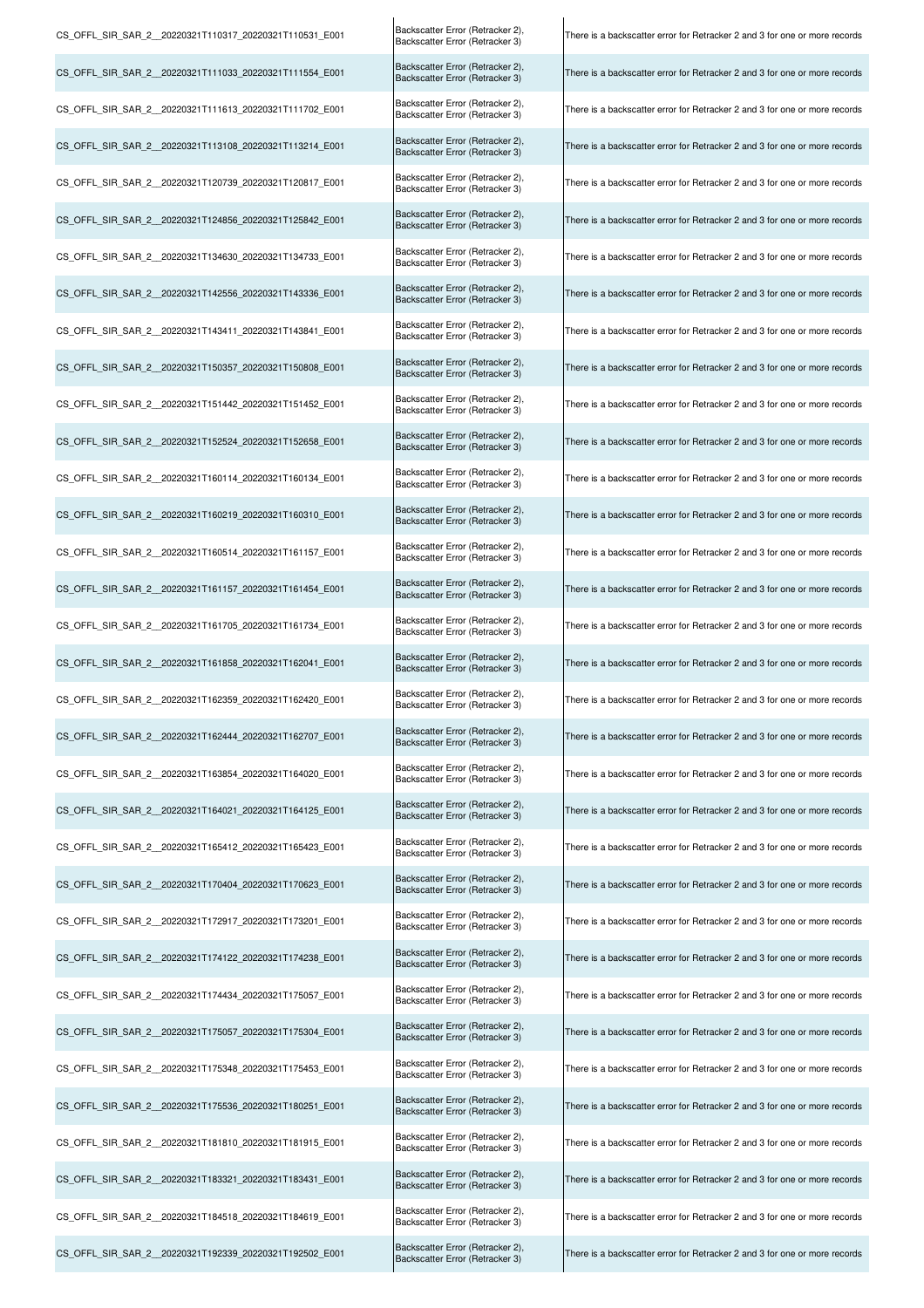| CS_OFFL_SIR_SAR_2_20220321T192521_20220321T192953_E001 | Backscatter Error (Retracker 2),<br>Backscatter Error (Retracker 3)                                                             | There is a backscatter error for Retracker 2 and 3 for one or more records                                                                                                            |
|--------------------------------------------------------|---------------------------------------------------------------------------------------------------------------------------------|---------------------------------------------------------------------------------------------------------------------------------------------------------------------------------------|
| CS_OFFL_SIR_SAR_2_20220321T192953_20220321T193108_E001 | Backscatter Error (Retracker 2),<br>Backscatter Error (Retracker 3)                                                             | There is a backscatter error for Retracker 2 and 3 for one or more records                                                                                                            |
| CS OFFL SIR SAR 2 20220321T193504 20220321T193553 E001 | Backscatter Error (Retracker 2),<br>Backscatter Error (Retracker 3)                                                             | There is a backscatter error for Retracker 2 and 3 for one or more records                                                                                                            |
| CS OFFL SIR SAR 2 20220321T195513 20220321T195518 E001 | Backscatter Error (Retracker 2),<br>Backscatter Error (Retracker 3)                                                             | There is a backscatter error for Retracker 2 and 3 for one or more records                                                                                                            |
| CS OFFL SIR SAR 2 20220321T200752 20220321T201443 E001 | Backscatter Error (Retracker 2),<br>Backscatter Error (Retracker 3)                                                             | There is a backscatter error for Retracker 2 and 3 for one or more records                                                                                                            |
| CS OFFL SIR SAR 2 20220321T204139 20220321T204244 E001 | Backscatter Error (Retracker 2),<br>Backscatter Error (Retracker 3)                                                             | There is a backscatter error for Retracker 2 and 3 for one or more records                                                                                                            |
| CS_OFFL_SIR_SAR_2_20220321T210326_20220321T210828_E001 | Backscatter Error (Retracker 2),<br>Backscatter Error (Retracker 3)                                                             | There is a backscatter error for Retracker 2 and 3 for one or more records                                                                                                            |
| CS_OFFL_SIR_SAR_2_20220321T210828_20220321T210956_E001 | Backscatter Error (Retracker 2),<br>Backscatter Error (Retracker 3)                                                             | There is a backscatter error for Retracker 2 and 3 for one or more records                                                                                                            |
| CS OFFL SIR SAR 2 20220321T211556 20220321T211607 E001 | Backscatter Error (Retracker 2),<br>Backscatter Error (Retracker 3)                                                             | There is a backscatter error for Retracker 2 and 3 for one or more records                                                                                                            |
| CS OFFL SIR SAR 2 20220321T214405 20220321T214800 E001 | Backscatter Error (Retracker 2),<br>Backscatter Error (Retracker 3)                                                             | There is a backscatter error for Retracker 2 and 3 for one or more records                                                                                                            |
| CS OFFL SIR SAR 2 20220321T220501 20220321T220505 E001 | Backscatter Error (Retracker 2),<br>Backscatter Error (Retracker 3)                                                             | There is a backscatter error for Retracker 2 and 3 for one or more records                                                                                                            |
| CS_OFFL_SIR_SAR_2_20220321T222007_20220321T222146_E001 | Backscatter Error (Retracker 2),<br>Backscatter Error (Retracker 3)                                                             | There is a backscatter error for Retracker 2 and 3 for one or more records                                                                                                            |
| CS_OFFL_SIR_SAR_2_20220321T222430_20220321T222623_E001 | Backscatter Error (Retracker 2),<br>Backscatter Error (Retracker 3)                                                             | There is a backscatter error for Retracker 2 and 3 for one or more records                                                                                                            |
| CS_OFFL_SIR_SAR_2_20220321T222756_20220321T222857_E001 | Backscatter Error (Retracker 2),<br>Backscatter Error (Retracker 3)                                                             | There is a backscatter error for Retracker 2 and 3 for one or more records                                                                                                            |
| CS_OFFL_SIR_SAR_2_20220321T224318_20220321T224445_E001 | Backscatter Error (Retracker 2),<br>Backscatter Error (Retracker 3)                                                             | There is a backscatter error for Retracker 2 and 3 for one or more records                                                                                                            |
| CS_OFFL_SIR_SAR_2_20220321T225406_20220321T225411_E001 | Backscatter Error (Retracker 2),<br>Backscatter Error (Retracker 3)                                                             | There is a backscatter error for Retracker 2 and 3 for one or more records                                                                                                            |
| CS_OFFL_SIR_SAR_2_20220321T225457_20220321T225715_E001 | Backscatter Error (Retracker 2),<br>Backscatter Error (Retracker 3)                                                             | There is a backscatter error for Retracker 2 and 3 for one or more records                                                                                                            |
| CS_OFFL_SIR_SAR_2_20220321T230428_20220321T230549_E001 | Backscatter Error (Retracker 2),<br>Backscatter Error (Retracker 3)                                                             | There is a backscatter error for Retracker 2 and 3 for one or more records                                                                                                            |
| CS_OFFL_SIR_SAR_2_20220321T233130_20220321T233203_E001 | Backscatter Error (Retracker 2),<br>Backscatter Error (Retracker 3)                                                             | There is a backscatter error for Retracker 2 and 3 for one or more records                                                                                                            |
| CS_OFFL_SIR_SAR_2_20220321T234405_20220321T234429_E001 | Backscatter Error (Retracker 2),<br>Backscatter Error (Retracker 3)                                                             | There is a backscatter error for Retracker 2 and 3 for one or more records                                                                                                            |
| CS OFFL SIR SIN 2 20220321T002311 20220321T002429 E001 | Backscatter Error (Retracker 2),<br>Backscatter Error (Retracker 3), SARIn X<br>track Angle Error                               | There is a backscatter error for Retracker 2 and 3 and an ambiguous angle<br>was detected for SARIn mode for one or more records                                                      |
| CS OFFL SIR SIN 2 20220321T002631 20220321T002712 E001 | SARIn X-track Angle Error                                                                                                       | An ambiguous angle was detected for SARIn mode for one or more<br>records                                                                                                             |
| CS OFFL SIR SIN 2 20220321T003220 20220321T003503 E001 | Backscatter Error (Retracker 2),<br>Backscatter Error (Retracker 3), SARIn X<br>track Angle Error                               | There is a backscatter error for Retracker 2 and 3 and an ambiguous angle<br>was detected for SARIn mode for one or more records                                                      |
| CS OFFL SIR SIN 2 20220321T010236 20220321T010242 E001 | SARIn X-track Angle Error, Surface<br>model unavailable                                                                         | An ambiguous angle was detected for SARIn mode and no DEM or Slope<br>Model was used for one or more records                                                                          |
| CS_OFFL_SIR_SIN_2_20220321T011304_20220321T011336_E001 | Backscatter Error (Retracker 2),<br>Backscatter Error (Retracker 3), SARIn )<br>track Angle Error, Surface model<br>unavailable | There is a backscatter error for Retracker 2 and 3, an ambiguous angle<br>was detected for SARIn mode, and no DEM or Slope Model was used for<br>the location for one or more records |
| CS_OFFL_SIR_SIN_2_20220321T011447_20220321T011507_E001 | Backscatter Error (Retracker 2),<br>Backscatter Error (Retracker 3), SARIn X<br>track Angle Error, Surface model<br>unavailable | There is a backscatter error for Retracker 2 and 3, an ambiguous angle<br>was detected for SARIn mode, and no DEM or Slope Model was used for<br>the location for one or more records |
| CS OFFL SIR SIN 2 20220321T012012 20220321T013216 E001 | Backscatter Error (Retracker 2),<br>Backscatter Error (Retracker 3), SARIn ><br>track Angle Error, Surface model<br>unavailable | There is a backscatter error for Retracker 2 and 3, an ambiguous angle<br>was detected for SARIn mode, and no DEM or Slope Model was used for<br>the location for one or more records |
| CS_OFFL_SIR_SIN_2_20220321T020234_20220321T020354_E001 | Backscatter Error (Retracker 2),<br>Backscatter Error (Retracker 3), SARIn )<br>track Angle Error                               | There is a backscatter error for Retracker 2 and 3 and an ambiguous angle<br>was detected for SARIn mode for one or more records                                                      |
| CS OFFL SIR SIN 2 20220321T020440 20220321T020637 E001 | SARIn X-track Angle Error                                                                                                       | An ambiguous angle was detected for SARIn mode for one or more<br>records                                                                                                             |
| CS_OFFL_SIR_SIN_2_20220321T021240_20220321T021410_E001 | Backscatter Error (Retracker 2),<br>Backscatter Error (Retracker 3), SARIn ><br>track Angle Error                               | There is a backscatter error for Retracker 2 and 3 and an ambiguous angle<br>was detected for SARIn mode for one or more records                                                      |
| CS_OFFL_SIR_SIN_2_20220321T030215_20220321T030544_E001 | Backscatter Error (Retracker 2),<br>Backscatter Error (Retracker 3), SARIn X<br>track Angle Error, Surface model<br>unavailable | There is a backscatter error for Retracker 2 and 3, an ambiguous angle<br>was detected for SARIn mode, and no DEM or Slope Model was used for<br>the location for one or more records |
| CS OFFL SIR SIN 2 20220321T034223 20220321T034547 E001 | Backscatter Error (Retracker 2),<br>Backscatter Error (Retracker 3), SARIn X<br>track Angle Error                               | There is a backscatter error for Retracker 2 and 3 and an ambiguous angle<br>was detected for SARIn mode for one or more records                                                      |
| CS_OFFL_SIR_SIN_2_20220321T035112_20220321T035229_E001 | Backscatter Error (Retracker 2),<br>Backscatter Error (Retracker 3), SARIn X<br>track Angle Error                               | There is a backscatter error for Retracker 2 and 3 and an ambiguous angle<br>was detected for SARIn mode for one or more records                                                      |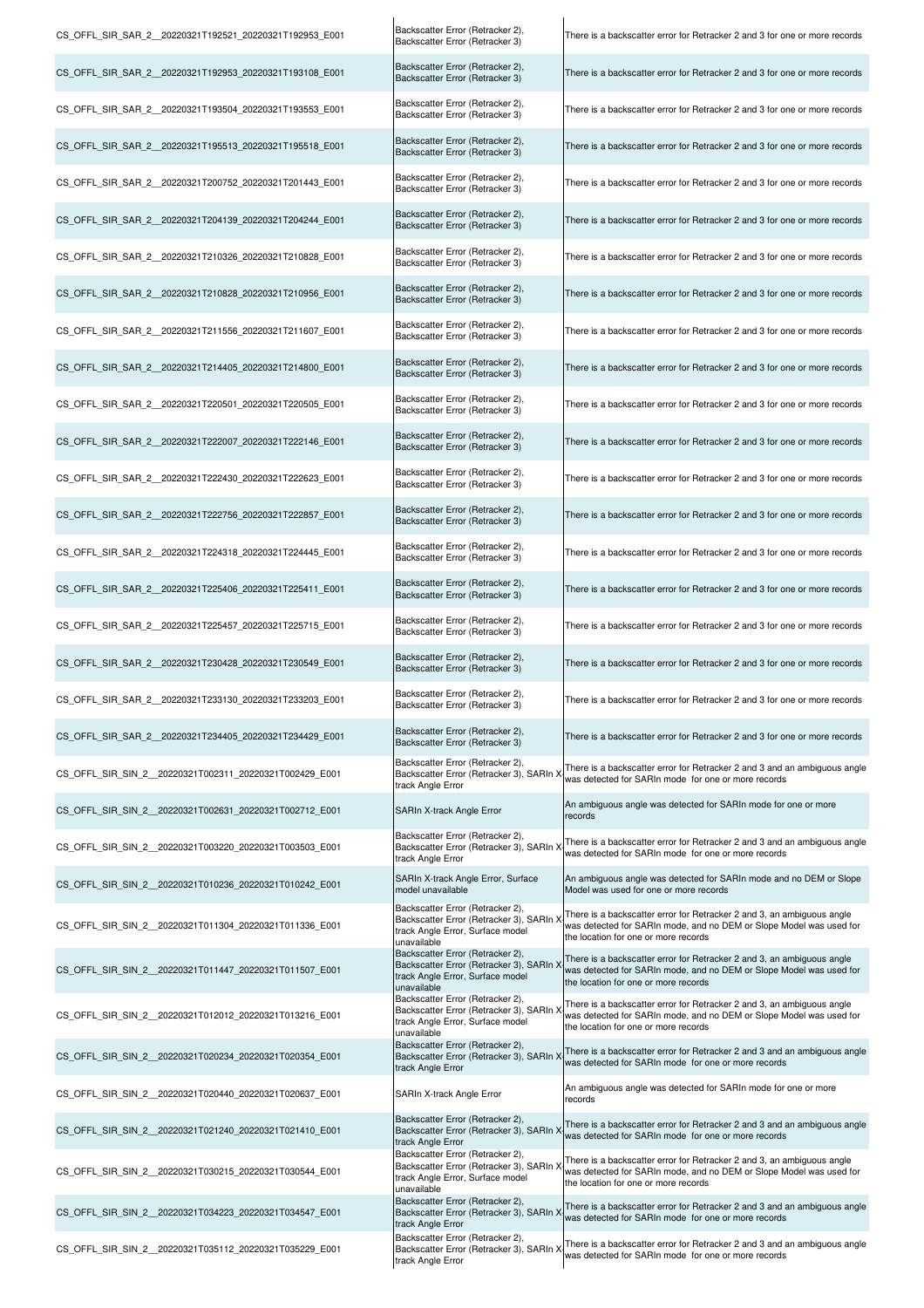| CS_OFFL_SIR_SIN_2_20220321T042838_20220321T042928_E001  | Backscatter Error (Retracker 2),<br>Backscatter Error (Retracker 3)                                                             | There is a backscatter error for Retracker 2 and 3 for one or more records                                                                                                                                                     |
|---------------------------------------------------------|---------------------------------------------------------------------------------------------------------------------------------|--------------------------------------------------------------------------------------------------------------------------------------------------------------------------------------------------------------------------------|
| CS_OFFL_SIR_SIN_2_20220321T044113_20220321T044443_E001  | Backscatter Error (Retracker 2),<br>Backscatter Error (Retracker 3)                                                             | There is a backscatter error for Retracker 2 and 3 for one or more records                                                                                                                                                     |
| CS_OFFL_SIR_SIN_2_20220321T052124_20220321T052445_E001  | Backscatter Error (Retracker 2),<br>Backscatter Error (Retracker 3), SARIn ><br>track Angle Error                               | There is a backscatter error for Retracker 2 and 3 and an ambiguous angle<br>was detected for SARIn mode for one or more records                                                                                               |
| CS_OFFL_SIR_SIN_2_20220321T053004_20220321T053127_E001  | Backscatter Error (Retracker 2),<br>Backscatter Error (Retracker 3), SARIn X<br>track Angle Error                               | There is a backscatter error for Retracker 2 and 3 and an ambiguous angle<br>was detected for SARIn mode for one or more records                                                                                               |
| CS_OFFL_SIR_SIN_2_20220321T055140_20220321T055506_E001  | Backscatter Error (Retracker 2),<br>Backscatter Error (Retracker 3)                                                             | There is a backscatter error for Retracker 2 and 3 for one or more records                                                                                                                                                     |
| CS_OFFL_SIR_SIN_2_20220321T061102_20220321T061343_E001  | Backscatter Error (Retracker 2),<br>Backscatter Error (Retracker 3), SARIn X<br>track Angle Error                               | There is a backscatter error for Retracker 2 and 3 and an ambiguous angle<br>was detected for SARIn mode for one or more records                                                                                               |
| CS_OFFL_SIR_SIN_2_20220321T065758_20220321T065959_E001  | Backscatter Error (Retracker 2),<br>Backscatter Error (Retracker 3), SARIn X<br>track Angle Error                               | There is a backscatter error for Retracker 2 and 3 and an ambiguous angle<br>was detected for SARIn mode for one or more records                                                                                               |
| CS_OFFL_SIR_SIN_2_20220321T070841_20220321T071009_E001  | Backscatter Error (Retracker 2),<br>Backscatter Error (Retracker 3), SARIn X<br>track Angle Error                               | There is a backscatter error for Retracker 2 and 3 and an ambiguous angle<br>was detected for SARIn mode for one or more records                                                                                               |
| CS_OFFL_SIR_SIN_2_20220321T074734_20220321T074838_E001  | Backscatter Error (Retracker 2),<br>Backscatter Error (Retracker 3), SARIn X<br>track Angle Error                               | There is a backscatter error for Retracker 2 and 3 and an ambiguous angle<br>was detected for SARIn mode for one or more records                                                                                               |
| CS_OFFL_SIR_SIN_2_20220321T075142_20220321T075245_E001  | Backscatter Error (Retracker 2),<br>Backscatter Error (Retracker 3), SARIn ><br>track Angle Error                               | There is a backscatter error for Retracker 2 and 3 and an ambiguous angle<br>was detected for SARIn mode for one or more records                                                                                               |
| CS_OFFL_SIR_SIN_2_20220321T083658_20220321T083835_E001  | Backscatter Error (Retracker 2),<br>Backscatter Error (Retracker 3), SARIn X<br>track Angle Error                               | There is a backscatter error for Retracker 2 and 3 and an ambiguous angle<br>was detected for SARIn mode for one or more records                                                                                               |
| CS_OFFL_SIR_SIN_2_20220321T084600_20220321T084803_E001  | Backscatter Error (Retracker 2),<br>Backscatter Error (Retracker 3), SARIn ><br>track Angle Error                               | There is a backscatter error for Retracker 2 and 3 and an ambiguous angle<br>was detected for SARIn mode for one or more records                                                                                               |
| CS_OFFL_SIR_SIN_2_20220321T092636_20220321T092739_E001  | Backscatter Error (Retracker 2),<br>Backscatter Error (Retracker 3), SARIn )<br>track Angle Error                               | There is a backscatter error for Retracker 2 and 3 and an ambiguous angle<br>was detected for SARIn mode for one or more records                                                                                               |
| CS OFFL SIR SIN 2 20220321T092945 20220321T093055 E001  | Backscatter Error (Retracker 2),<br>Backscatter Error (Retracker 3), SARIn ><br>track Angle Error                               | There is a backscatter error for Retracker 2 and 3 and an ambiguous angle<br>was detected for SARIn mode for one or more records                                                                                               |
| CS_OFFL_SIR_SIN_2_20220321T093055_20220321T093200_E001  | Backscatter Error (Retracker 2),<br>Backscatter Error (Retracker 3), SARIn ><br>track Angle Error, Surface model<br>unavailable | There is a backscatter error for Retracker 2 and 3, an ambiguous angle<br>was detected for SARIn mode, and no DEM or Slope Model was used for<br>the location for one or more records                                          |
| CS OFFL SIR SIN_2 _20220321T094633_20220321T094913_E001 | Backscatter Error (Retracker 2),<br>Backscatter Error (Retracker 3), SARIn ><br>track Angle Error, Surface model<br>unavailable | There is a backscatter error for Retracker 2 and 3, an ambiguous angle<br>was detected for SARIn mode, and no DEM or Slope Model was used for<br>the location for one or more records                                          |
| CS_OFFL_SIR_SIN_2_20220321T101613_20220321T101800_E001  | Backscatter Error (Retracker 2),<br>Backscatter Error (Retracker 3), SARIn X<br>track Angle Error                               | There is a backscatter error for Retracker 2 and 3 and an ambiguous angle<br>was detected for SARIn mode for one or more records                                                                                               |
| CS_OFFL_SIR_SIN_2_20220321T102441_20220321T103135_E001  | Backscatter Error (Retracker 2),<br>Backscatter Error (Retracker 3), SARIn X<br>track Angle Error                               | There is a backscatter error for Retracker 2 and 3 and an ambiguous angle<br>was detected for SARIn mode for one or more records                                                                                               |
| CS OFFL SIR SIN 2 20220321T103255 20220321T103626 E001  | Backscatter Error (Retracker 2),<br>track Angle Error, Surface model<br>unavailable                                             | Backscatter Error (Retracker 3), SARIn X There is a backscatter error for Retracker 2 and 3, an ambiguous angle<br>was detected for SARIn mode, and no DEM or Slope Model was used for<br>the location for one or more records |
| CS_OFFL_SIR_SIN_2__20220321T104436_20220321T104835_E001 | Backscatter Error (Retracker 2),<br>Backscatter Error (Retracker 3), SARIn )<br>track Angle Error, Surface model<br>unavailable | There is a backscatter error for Retracker 2 and 3, an ambiguous angle<br>was detected for SARIn mode, and no DEM or Slope Model was used for<br>the location for one or more records                                          |
| CS OFFL SIR SIN 2 20220321T105324 20220321T105447 E001  | Backscatter Error (Retracker 2),<br>Backscatter Error (Retracker 3)                                                             | There is a backscatter error for Retracker 2 and 3 for one or more records                                                                                                                                                     |
| CS_OFFL_SIR_SIN_2__20220321T110531_20220321T111032_E001 | Backscatter Error (Retracker 2),<br>Backscatter Error (Retracker 3), SARIn ><br>track Angle Error, Surface model<br>unavailable | There is a backscatter error for Retracker 2 and 3, an ambiguous angle<br>was detected for SARIn mode, and no DEM or Slope Model was used for<br>the location for one or more records                                          |
| CS OFFL SIR SIN 2 20220321T111554 20220321T111612 E001  | Backscatter Error (Retracker 2),<br>Backscatter Error (Retracker 3), SARIn ><br>track Angle Error, Surface model<br>unavailable | There is a backscatter error for Retracker 2 and 3, an ambiguous angle<br>was detected for SARIn mode, and no DEM or Slope Model was used for<br>the location for one or more records                                          |
| CS_OFFL_SIR_SIN_2__20220321T112636_20220321T113035_E001 | SARIn X-track Angle Error, Surface<br>model unavailable                                                                         | An ambiguous angle was detected for SARIn mode and no DEM or Slope<br>Model was used for one or more records                                                                                                                   |
| CS_OFFL_SIR_SIN_2__20220321T115519_20220321T115833_E001 | Backscatter Error (Retracker 2),<br>Backscatter Error (Retracker 3), SARIn X<br>track Angle Error                               | There is a backscatter error for Retracker 2 and 3 and an ambiguous angle<br>was detected for SARIn mode for one or more records                                                                                               |
| CS OFFL SIR SIN 2 20220321T120530 20220321T120739 E001  | Backscatter Error (Retracker 2),<br>Backscatter Error (Retracker 3), SARIn X<br>track Angle Error                               | There is a backscatter error for Retracker 2 and 3 and an ambiguous angle<br>was detected for SARIn mode for one or more records                                                                                               |
| CS_OFFL_SIR_SIN_2_20220321T124543_20220321T124856_E001  | Backscatter Error (Retracker 2),<br>Backscatter Error (Retracker 3), SARIn ><br>track Angle Error, Surface model<br>unavailable | There is a backscatter error for Retracker 2 and 3, an ambiguous angle<br>was detected for SARIn mode, and no DEM or Slope Model was used for<br>the location for one or more records                                          |
| CS OFFL SIR SIN 2 20220321T130514 20220321T130637 E001  | SARIn X-track Angle Error, Surface<br>model unavailable                                                                         | An ambiguous angle was detected for SARIn mode and no DEM or Slope<br>Model was used for one or more records                                                                                                                   |
| CS_OFFL_SIR_SIN_2_20220321T133445_20220321T133616_E001  | Backscatter Error (Retracker 2),<br>Backscatter Error (Retracker 3), SARIn ><br>track Angle Error                               | There is a backscatter error for Retracker 2 and 3 and an ambiguous angle<br>was detected for SARIn mode for one or more records                                                                                               |
| CS_OFFL_SIR_SIN_2__20220321T134507_20220321T134630_E001 | Backscatter Error (Retracker 2),<br>Backscatter Error (Retracker 3), SARIn X<br>track Angle Error                               | There is a backscatter error for Retracker 2 and 3 and an ambiguous angle<br>was detected for SARIn mode for one or more records                                                                                               |
| CS_OFFL_SIR_SIN_2_20220321T142143_20220321T142303_E001  | Backscatter Error (Retracker 2),<br>Backscatter Error (Retracker 3), SARIn ><br>track Angle Error, Surface model<br>unavailable | There is a backscatter error for Retracker 2 and 3, an ambiguous angle<br>was detected for SARIn mode, and no DEM or Slope Model was used for<br>the location for one or more records                                          |

 $\mathbf{L}$ 

 $\overline{\phantom{a}}$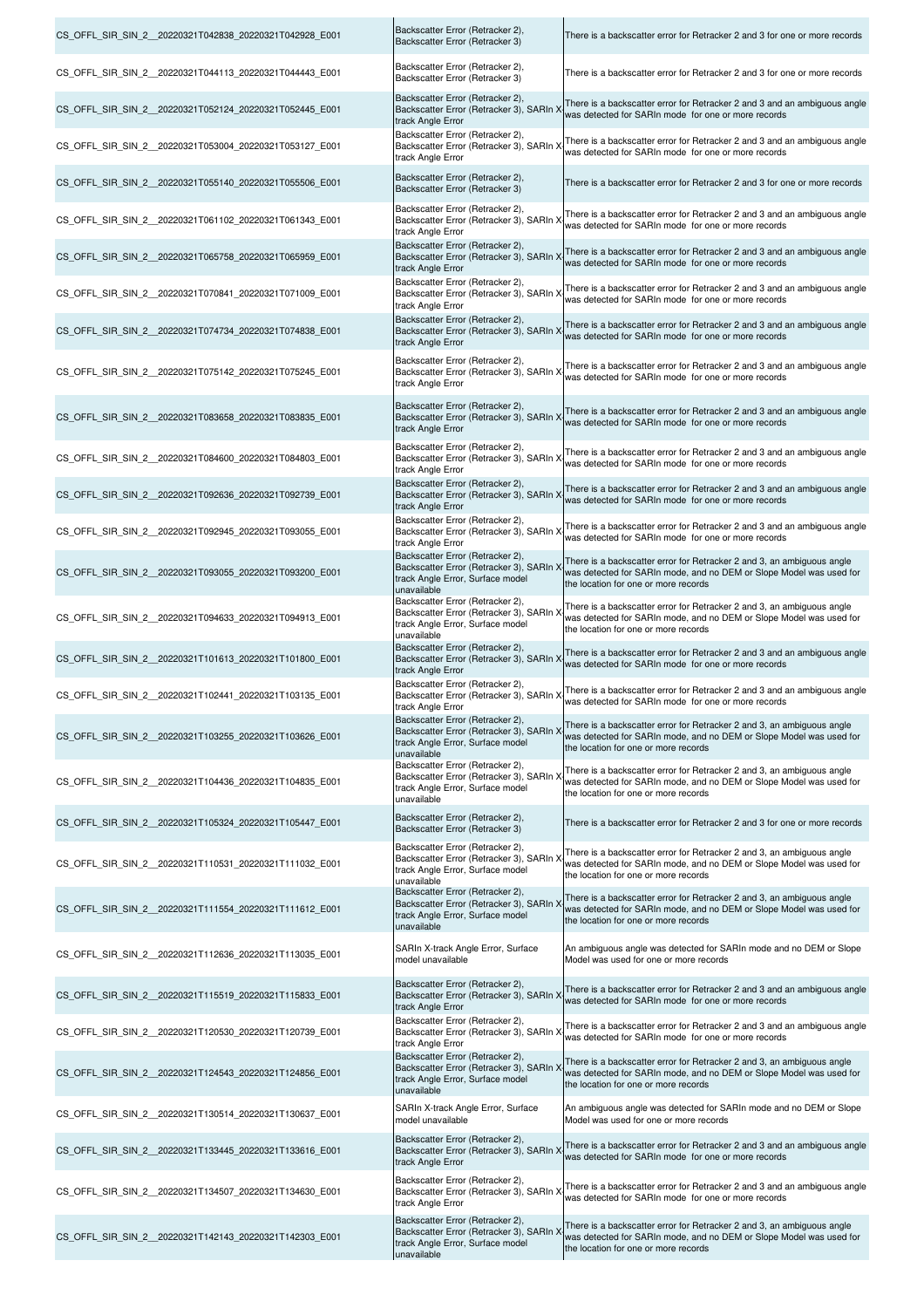| CS OFFL SIR SIN 2 20220321T142305 20220321T142556 E001  | Backscatter Error (Retracker 2),<br>Backscatter Error (Retracker 3), SARIn ><br>track Angle Error, Surface model<br>unavailable | There is a backscatter error for Retracker 2 and 3, an ambiguous angle<br>was detected for SARIn mode, and no DEM or Slope Model was used for<br>the location for one or more records |
|---------------------------------------------------------|---------------------------------------------------------------------------------------------------------------------------------|---------------------------------------------------------------------------------------------------------------------------------------------------------------------------------------|
| CS OFFL SIR SIN 2 20220321T143336 20220321T143411 E001  | Backscatter Error (Retracker 2),<br>Backscatter Error (Retracker 3), SARIn ><br>track Angle Error, Surface model<br>unavailable | There is a backscatter error for Retracker 2 and 3, an ambiguous angle<br>was detected for SARIn mode, and no DEM or Slope Model was used for<br>the location for one or more records |
| CS OFFL SIR SIN 2 20220321T151453 20220321T151617 E001  | Backscatter Error (Retracker 2),<br>Backscatter Error (Retracker 3), SARIn ><br>track Angle Error                               | There is a backscatter error for Retracker 2 and 3 and an ambiguous angle<br>was detected for SARIn mode for one or more records                                                      |
| CS OFFL SIR SIN 2 20220321T152209 20220321T152212 E001  | SARIn X-track Angle Error                                                                                                       | An ambiguous angle was detected for SARIn mode for one or more<br>records                                                                                                             |
| CS OFFL SIR SIN 2 20220321T152411 20220321T152524 E001  | Backscatter Error (Retracker 2),<br>Backscatter Error (Retracker 3), SARIn ><br>track Angle Error                               | There is a backscatter error for Retracker 2 and 3 and an ambiguous angle<br>was detected for SARIn mode for one or more records                                                      |
| CS OFFL SIR SIN 2 20220321T160134 20220321T160219 E001  | Backscatter Error (Retracker 2),<br>Backscatter Error (Retracker 3)                                                             | There is a backscatter error for Retracker 2 and 3 for one or more records                                                                                                            |
| CS OFFL SIR SIN 2 20220321T160311 20220321T160514 E001  | Backscatter Error (Retracker 2),<br>Backscatter Error (Retracker 3)                                                             | There is a backscatter error for Retracker 2 and 3 for one or more records                                                                                                            |
| CS OFFL SIR SIN 2 20220321T161550 20220321T161630 E001  | Backscatter Error (Retracker 2),<br>Backscatter Error (Retracker 3)                                                             | There is a backscatter error for Retracker 2 and 3 for one or more records                                                                                                            |
| CS_OFFL_SIR_SIN_2__20220321T161734_20220321T161858_E001 | Backscatter Error (Retracker 2),<br>Backscatter Error (Retracker 3)                                                             | There is a backscatter error for Retracker 2 and 3 for one or more records                                                                                                            |
| CS OFFL SIR SIN 2 20220321T162420 20220321T162444 E001  | Backscatter Error (Retracker 2),<br>Backscatter Error (Retracker 3)                                                             | There is a backscatter error for Retracker 2 and 3 for one or more records                                                                                                            |
| CS OFFL SIR SIN 2 20220321T165423 20220321T165549 E001  | Backscatter Error (Retracker 2),<br>Backscatter Error (Retracker 3), SARIn ><br>track Angle Error                               | There is a backscatter error for Retracker 2 and 3 and an ambiguous angle<br>was detected for SARIn mode for one or more records                                                      |
| CS OFFL SIR SIN 2 20220321T170102 20220321T170403 E001  | Backscatter Error (Retracker 2),<br>Backscatter Error (Retracker 3), SARIn ><br>track Angle Error                               | There is a backscatter error for Retracker 2 and 3 and an ambiguous angle<br>was detected for SARIn mode for one or more records                                                      |
| CS OFFL SIR SIN 2 20220321T183431 20220321T183735 E001  | Backscatter Error (Retracker 2),<br>Backscatter Error (Retracker 3), SARIn ><br>track Angle Error                               | There is a backscatter error for Retracker 2 and 3 and an ambiguous angle<br>was detected for SARIn mode for one or more records                                                      |
| CS OFFL SIR SIN 2 20220321T184004 20220321T184518 E001  | Backscatter Error (Retracker 2),<br>Backscatter Error (Retracker 3), SARIn ><br>track Angle Error                               | There is a backscatter error for Retracker 2 and 3 and an ambiguous angle<br>was detected for SARIn mode for one or more records                                                      |
| CS OFFL SIR SIN 2 20220321T192502 20220321T192521 E001  | Backscatter Error (Retracker 2),<br>Backscatter Error (Retracker 3)                                                             | There is a backscatter error for Retracker 2 and 3 for one or more records                                                                                                            |
| CS_OFFL_SIR_SIN_2_20220321T193109_20220321T193504_E001  | Backscatter Error (Retracker 2),<br>Backscatter Error (Retracker 3), SARIn ><br>track Angle Error                               | There is a backscatter error for Retracker 2 and 3 and an ambiguous angle<br>was detected for SARIn mode for one or more records                                                      |
| CS OFFL SIR SIN 2 20220321T201443 20220321T201717 E001  | Backscatter Error (Retracker 2),<br>Backscatter Error (Retracker 3), SARIn ><br>track Angle Error                               | There is a backscatter error for Retracker 2 and 3 and an ambiguous angle<br>was detected for SARIn mode for one or more records                                                      |
| CS OFFL SIR SIN 2 20220321T201913 20220321T202105 E001  | SARIn X-track Angle Error                                                                                                       | An ambiguous angle was detected for SARIn mode for one or more<br>records                                                                                                             |
| CS_OFFL_SIR_SIN_2_20220321T202417_20220321T202543_E001  | Backscatter Error (Retracker 2),<br>Backscatter Error (Retracker 3), SARIn ><br>track Angle Error                               | There is a backscatter error for Retracker 2 and 3 and an ambiguous angle<br>was detected for SARIn mode for one or more records                                                      |
| CS OFFL SIR SIN 2 20220321T205400 20220321T205656 E001  | Backscatter Error (Retracker 2),<br>Backscatter Error (Retracker 3)                                                             | There is a backscatter error for Retracker 2 and 3 for one or more records                                                                                                            |
| CS_OFFL_SIR_SIN_2_20220321T210957_20220321T211112_E001  | Backscatter Error (Retracker 2),<br>Backscatter Error (Retracker 3), SARIn ><br>track Angle Error                               | There is a backscatter error for Retracker 2 and 3 and an ambiguous angle<br>was detected for SARIn mode for one or more records                                                      |
| CS_OFFL_SIR_SIN_2_20220321T211314_20220321T211556_E001  | Backscatter Error (Retracker 2),<br>Backscatter Error (Retracker 3), SARIn ><br>track Angle Error                               | There is a backscatter error for Retracker 2 and 3 and an ambiguous angle<br>was detected for SARIn mode for one or more records                                                      |
| CS OFFL SIR SIN 2 20220321T214801 20220321T214825 E001  | Backscatter Error (Retracker 2),<br>Backscatter Error (Retracker 3)                                                             | There is a backscatter error for Retracker 2 and 3 for one or more records                                                                                                            |
| CS_OFFL_SIR_SIN_2_20220321T214943_20220321T215549_E001  | Backscatter Error (Retracker 2),<br>Backscatter Error (Retracker 3), SARIn<br>track Angle Error                                 | There is a backscatter error for Retracker 2 and 3 and an ambiguous angle<br>was detected for SARIn mode for one or more records                                                      |
| CS OFFL SIR SIN 2 20220321T215835 20220321T215849 E001  | SARIn X-track Angle Error                                                                                                       | An ambiguous angle was detected for SARIn mode for one or more<br>records                                                                                                             |
| CS OFFL SIR SIN 2 20220321T220319 20220321T220500 E001  | Backscatter Error (Retracker 2),<br>Backscatter Error (Retracker 3), SARIn ><br>track Angle Error                               | There is a backscatter error for Retracker 2 and 3 and an ambiguous angle<br>was detected for SARIn mode for one or more records                                                      |
| CS OFFL SIR SIN 2 20220321T224445 20220321T224458 E001  | Backscatter Error (Retracker 2),<br>Backscatter Error (Retracker 3)                                                             | There is a backscatter error for Retracker 2 and 3 for one or more records                                                                                                            |
| CS_OFFL_SIR_SIN_2_20220321T224924_20220321T225141_E001  | Backscatter Error (Retracker 2),<br>Backscatter Error (Retracker 3), SARIn )<br>track Angle Error, Surface model<br>unavailable | There is a backscatter error for Retracker 2 and 3, an ambiguous angle<br>was detected for SARIn mode, and no DEM or Slope Model was used for<br>the location for one or more records |
| CS_OFFL_SIR_SIN_2_20220321T225228_20220321T225406_E001  | Backscatter Error (Retracker 2),<br>Backscatter Error (Retracker 3), SARIn ><br>track Angle Error, Surface model<br>unavailable | There is a backscatter error for Retracker 2 and 3, an ambiguous angle<br>was detected for SARIn mode, and no DEM or Slope Model was used for<br>the location for one or more records |
| CS_OFFL_SIR_SIN_2_20220321T225411_20220321T225457_E001  | Backscatter Error (Retracker 2),<br>Backscatter Error (Retracker 3), SARIn ><br>track Angle Error, Surface model<br>unavailable | There is a backscatter error for Retracker 2 and 3, an ambiguous angle<br>was detected for SARIn mode, and no DEM or Slope Model was used for<br>the location for one or more records |
| CS_OFFL_SIR_SIN_2_20220321T225716_20220321T225838_E001  | Backscatter Error (Retracker 2),<br>Backscatter Error (Retracker 3)                                                             | There is a backscatter error for Retracker 2 and 3 for one or more records                                                                                                            |
| CS OFFL SIR SIN 2 20220321T230549 20220321T230711 E001  | Backscatter Error (Retracker 2),<br>Backscatter Error (Retracker 3)                                                             | There is a backscatter error for Retracker 2 and 3 for one or more records                                                                                                            |